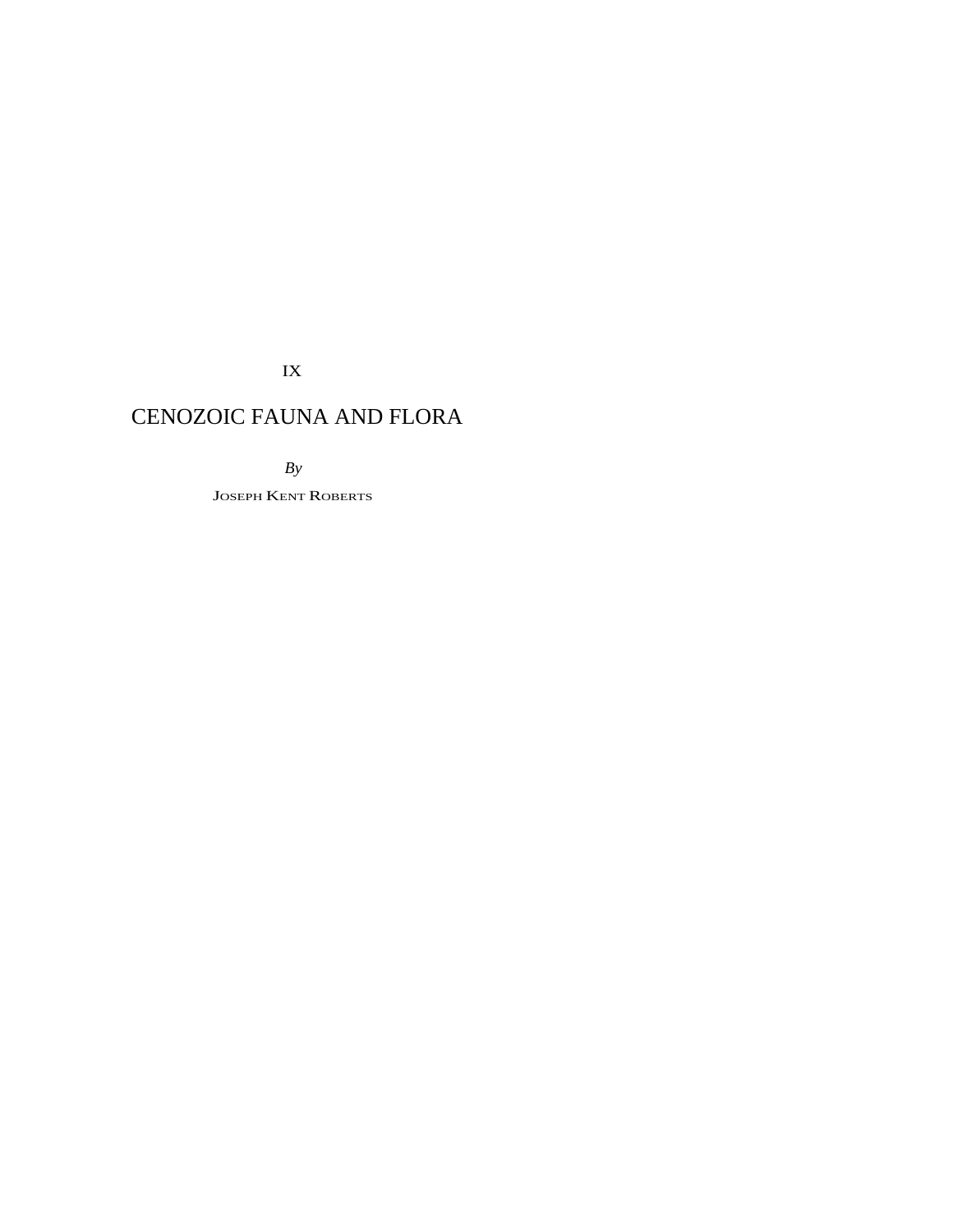# THE CENOZOIC FAUNA AND FLORA IN KENTUCKY

#### $Bv$

# JOSEPH K. ROBERTS

The Cenozoic era is represented in Kentucky by sediments of the Tertiary and Quaternary, but the sequence is not complete. Almost all of the sediments are limited to the Jackson Purchase area, that is, the region lying between the Tennessee and Mississippi Rivers, bounded on the north by the Ohio River and on the south by the State of Tennessee, though there are some deposits of sand, gravel, and loam between the Tennessee and Cumberland Rivers and to the east of the latter river. By far the greater portion of these sediments are unconsolidated, and like the Upper Cretaceous beds, they are not intruded by any forms of igneous rocks.



Fig. 32. Map of Kentucky showing outcrop of Cenozoic rocks.

The Tertiary sediments lie unconformably upon the Upper Cretaceous and from a standpoint of origin they represent marine, near shore, partly inland, and continental deposits. The Tertiary deposits cover much more territory than the Cretaceous. The time represented by the unconformity at the base of the Tertiary is of great length, as indicated by the changes in flora below and above the Cretaceous-Eocene contact shown in portions of the embayment area farther south in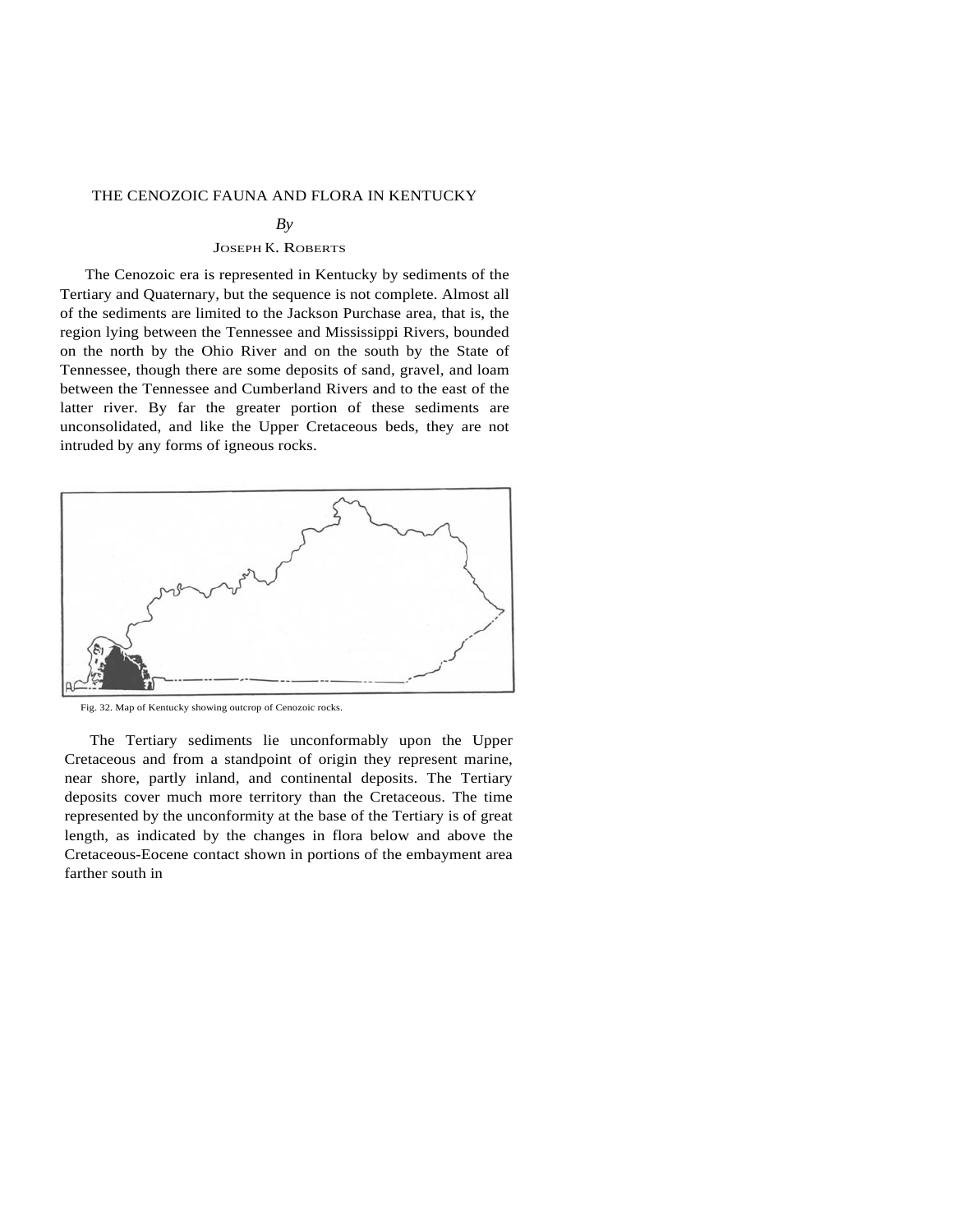Tennessee, Alabama, and Mississippi. Only a few floras survived this interval, and as the faunal record of the Tertiary is relatively nothing, little can be said of any faunal changes. The Tertiary beds become progressively younger towards the Mississippi River, and dip at a very low angle to the west in the southern part of the State, to the southwest near the middle, and almost south in the northern and northwestern portions. The structure is that of a gentle monocline. The Eocene beds are mostly covered by a blanket of sand and gravel of Plio-Pleistocene age, the so-called "Lafayette formation," and the Eocene members are only exposed in clay pits, a few streams, road and railroad cuts, and erosion exposures, thus making the study of the Eocene beds difficult. The Quaternary beds in addition to the Plio-Pleistocene sand and gravel consist of loess and a weathered phase of the loess, the loam, and the alluvial deposits of the Mississippi, Ohio, Tennessee, and the many smaller streams.

#### TERTIARY SYSTEM

The Tertiary sediments cover the region west of the Upper Cretaceous to the Mississippi river for the most part, involving the western portions of Calloway and Marshall counties, the southwestern portion of McCracken County, and most all of Ballard, Carlisle, Fulton, Graves, and Hickman counties. The Tertiary belt is an extension of the same belt of the embayment from Tennessee, and it disappears in McCracken and Ballard counties on the north beneath the Ohio river floodplain, but reappears in southern Illinois. A number of good plant localities are known over the region, particularly in Graves and Ballard counties. The sediments consist of clay, lignite, sand, gravel, and beds of consolidated clay, sand, and gravel, in which the consolidating agent is iron oxides, the latter beds being rather small in amount but large in extent.

As to age the sediments range from the Midway through the Wilcox to the Jackson, and most likely represented in the basal portions of the so-called "Lafayette" sand and gravel. The middle Eocene or Claiborne deposits are not represented in Kentucky nor in the surface exposures in Tennessee, so far observed. The deposits of Wilcox (Holly Springs and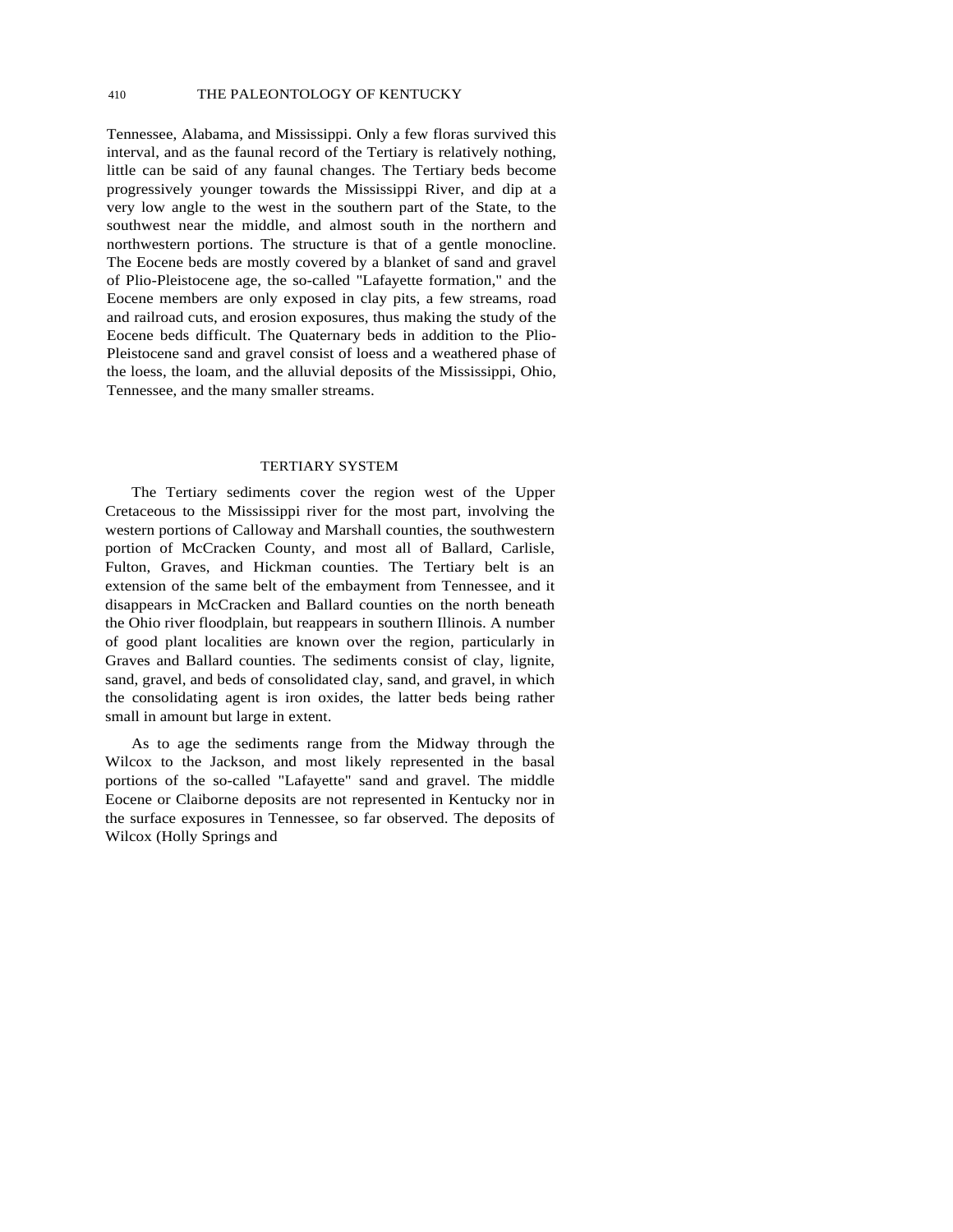Grenada) comprise the major portion of the Jackson Purchase region. The areal extent of the deposits of Jackson age is very small, as they outcrop only along the bluff of the Mississippi River in the vicinity of Hickman and Columbus.

| <b>EOCENE</b><br>AGE | <b>FORMATION</b> | TYPE OF<br><b>SEDIMENTS</b>                                                                                     | <b>COUNTIES WHERE</b><br><b>EXPOSED</b>                                                       |
|----------------------|------------------|-----------------------------------------------------------------------------------------------------------------|-----------------------------------------------------------------------------------------------|
|                      |                  |                                                                                                                 |                                                                                               |
| <b>JACKSON</b>       | Jackson          | Sand, Clay, Lignite,<br>Indurated clay                                                                          | Fulton, Hickman, Carl-<br>isle                                                                |
|                      |                  | mummummummum Unconformity mum                                                                                   |                                                                                               |
| <b>WILCOX</b>        | Grenada          | Sand, Clay, Lignite In-<br>durated Sand & Clay<br>Holly Springs Sand, Clay, Lignite, In-<br>durated Sand & Clay | Hickman, Graves, Fulton<br>Calloway, Marshall, Mc-<br>Cracken, Graves, Bal-<br>lard, Carlisle |
|                      |                  | www.www.www.www. Unconformity www.www.www.www.                                                                  |                                                                                               |
|                      |                  | stone dikes                                                                                                     | MIDWAY   Porters Creek   Clay, sand, with sand-   Calloway, Marshall, Mc-<br>Cracken, Graves  |

#### Table of Tertiary Formations in Kentucky

The earliest reconnaissance report on the Tertiary of western Kentucky was that of Loughridge.<sup>1</sup> Loughridge recognized in the region the following formations or units:

Lagrange group (of Safford's Tennessee)

Lignitic (Safford's Porters Creek and Bluff Lignite)

Hickman (provisional)

He evidently confused what he termed the Hickman with the clay and sand of Jackson age, and such a confusion probably arose over the consolidated beds of clay which occur in the bluffs at Hickman and to the south of this town. He was also confused over the age of the Porters Creek and the so-called "Bluff Lignite" and placed them as of the same age. At present the Porters Creek is known to be lower Eocene, and the Bluff Lignite upper Eocene.

The Lagrange was used by the earlier geologists to embrace a vast thickness of sand, clay, and consolidated material, which at the present time is divided into the Grenada and Holly Springs. Safford's work in western Tennessee was used by

<sup>&</sup>lt;sup>1</sup>Loughridge, R. H., Report on the geological and economic features of the Jackson Purchase region: Kentucky Geol. Survey, Frankfort, 357 Pp. 21 figs, 3 maps, 1888.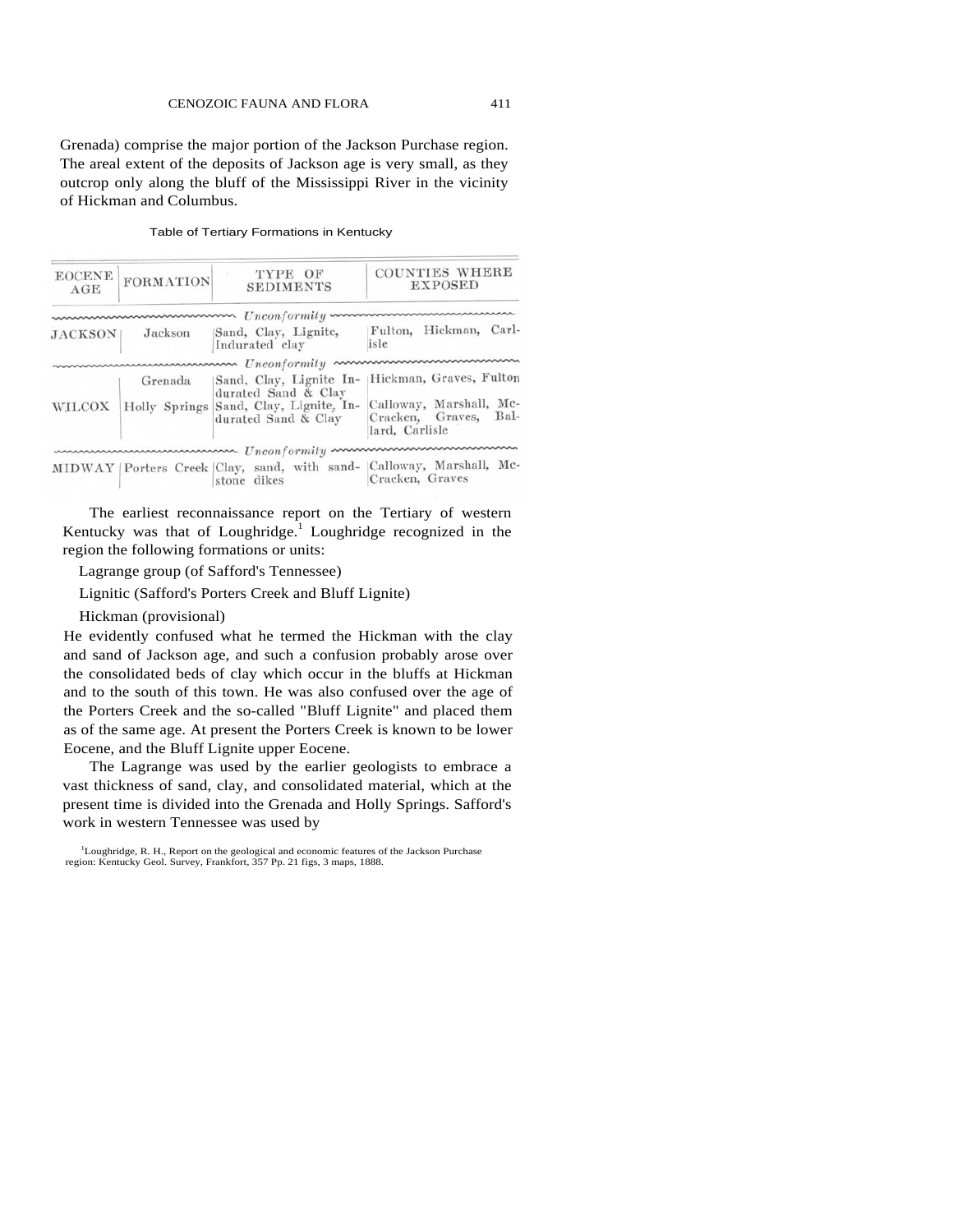Loughridge as a basis for his units in western Kentucky. The Lagrange as a term has been shown to cover too large a thickness in Tennessee and Mississippi. The use of this term in the early days of embayment studies was due to there being no fossil faunas in the Lagrange; though there were many fossil floras, and some were known to Safford, Owen, Loughridge, and others, yet such fossils were not studied and made use of as at present.

#### MIDWAY SERIES

The term, Midway, was proposed in 1896 by Harris<sup>2</sup> for the lower Eocene deposits farther south in the embayment region. In Kentucky the Midway is represented only by the Porters Creek clay with a small thickness of grayish sand at or near its top and numerous sandstone dikes, whereas in the southern portion of western Tennessee and Mississippi the Clayton (impure) limestone is present as its basal member.

The Porters Creek clay extends from the Tennessee line in a very broken manner through Calloway, Marshall, and McCracken counties. Alluvium and the Plio-Pleistocene deposits conceal it in many places, and while it is quite certain from well records that it occurs as a belt through Calloway, Marshall, McCracken, and Ballard counties, yet it has been mapped only where it is exposed on the surface. The Porters Creek belt is nowhere more than two and one-half to three miles wide, and only a small area of it occurs in Graves County in the extreme northeastern part.

The name, Porters Creek, was introduced by Safford during the sixties of last century from the occurrence of the clay along Porters Creek, west of Middleton, Hardeman County, Tennessee. This clay is very persistent in its lithologic character throughout Kentucky and Tennessee. It is known locally as "soapstone" from its greasy feel when dry. At the top of the Porters Creek clay in McCraken County there is a two-foot bed of sand, which carries marine pelecypoda and gastropoda.

The Porters Creek clay is a light gray to a dove color, the lighter color prevailing when it is dry. It is not indurated to any extent though it is very hard when dry and surprisingly light in weight. It is the easiest Tertiary unit to recognize

<sup>&</sup>lt;sup>2</sup>Harris, G. D., The Midway Stage: Am. Pal., Bull., Vol. I, pp. 18-22, 1896.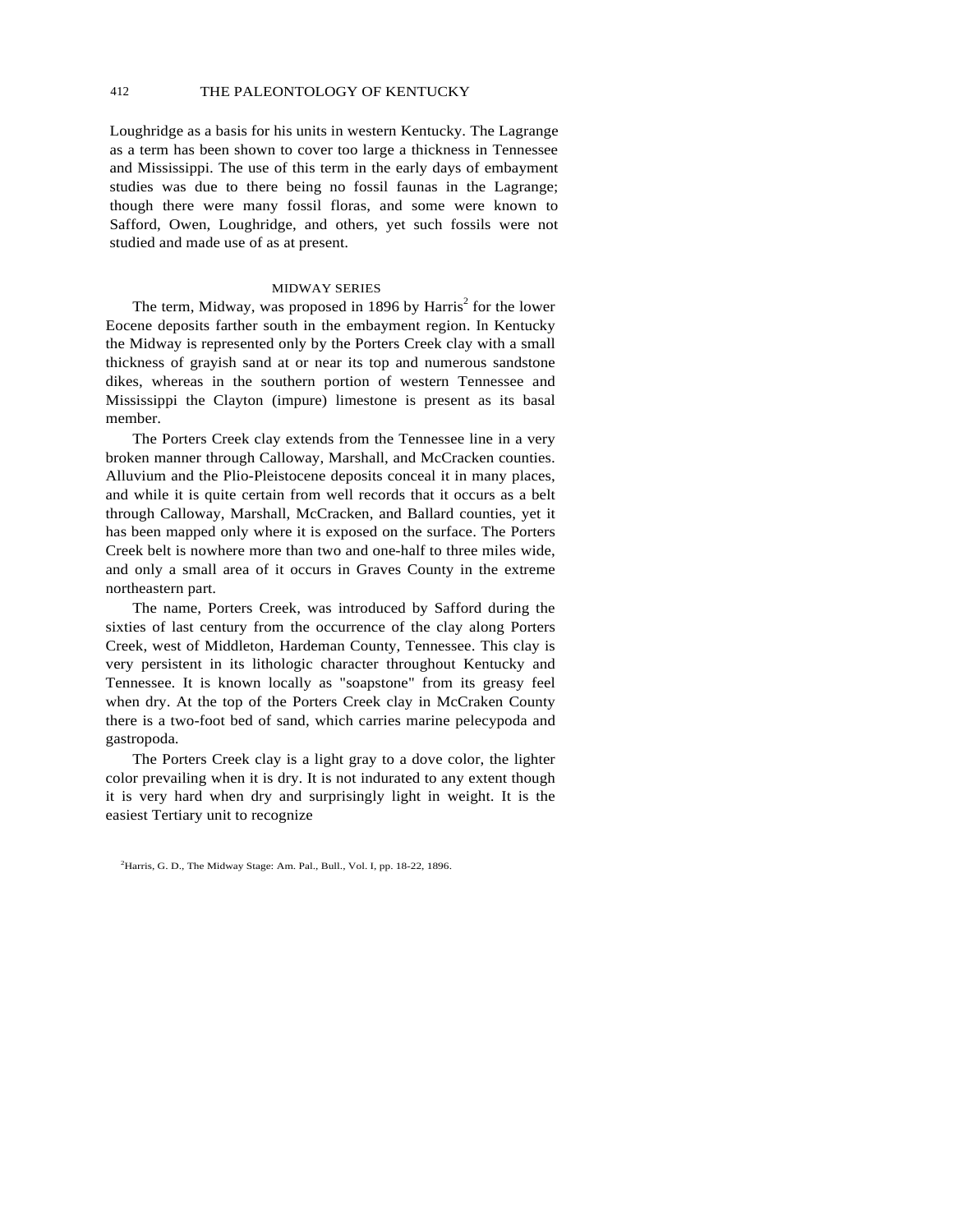in western Kentucky, from it conchoidal fracture, its hackly nature of weathering, color, and its field relations. It contains small muscovite flakes at times, but it is usually very fine grained and no particles except mica showing. It is of marine origin as shown by a few molluscs, foraminifera, and fish scales. Three miles south of Paducah, McCracken County near the old Paducah-Mayfield road the clay contains beautifully preserved fish scales, and casts of marine mollusca. A few plant remains have been found by L. C. Glenn near Middleton, Tennessee. The Porters Creek where the thickest exposure is known to occur, 2½ miles southeast of Elva, Marshall County, measures 35 feet. According to L. C. Glenn, the Porters Creek is as much as  $150$  feet thick<sup>3</sup> at Wickliffe, Ballard County. The only contact of the Porters Creek clay and the overlying Holly Springs formation found in Kentucky is in the railroad cut of the Illinois Central new freight line between Fulton and Metropolis, in what is known as the Coleman Cut, southwestern part of McCracken County. Here the clay beds dip almost south and strike about east and west.

#### Section in Illinois Railway Cut, 2½ miles north of Graves County line, McCracken County

| <b>Lest</b><br>Gray loam and soil, the loam grading downward into gray to white gravels of<br>Plio-Pleistocene gravel and sand; gravels for most part are rounded and flattened                                                                             |
|-------------------------------------------------------------------------------------------------------------------------------------------------------------------------------------------------------------------------------------------------------------|
| in lower portion coated with iron oxides, gravels composed of chert, numerous<br>quartzite fragments of 15 inches or more; sand coarse to medium with clay<br>pellets towards the base, cross bedded, and a number of thin indurated bed. . 10-12           |
|                                                                                                                                                                                                                                                             |
| Holly Springs formation:<br>c. Yellowish red and gray sands interbedded, medium to fine texture,<br>b. Light to medium gray clay, sandy in places, well bedded, with a few fairly<br>a. Yellowish brown sand, laminated, little indurated, composed chiefly |
| www.www.www.www. Unconformity www.www.www.www.ww                                                                                                                                                                                                            |
| Porters Creek clay-dark to medium gray when wet, light gray when dry, few stem<br>10<br>in the company of the company of the company of the company of the company of the company of the company of th                                                      |

fragments, shaft of 28 feet sunk in the clav; exposed ...................

#### WILCOX GROUP

The Wilcox in the embayment region farther south is composed of the Akerman, Holly Springs, and Grenada. The Akerman wedges out south of the Tennessee-Mississippi line, certainly it is not exposed in western Tennessee. The Grenada and Holly Springs extend from Tennessee into Kentucky.

3 Glenn. L. C., Underground Waters of Tennessee and Kentucky west of Tennessee river and of an adjacent area in Illinois: Water Supply & Irrigation Paper 164, p. 31. 1906.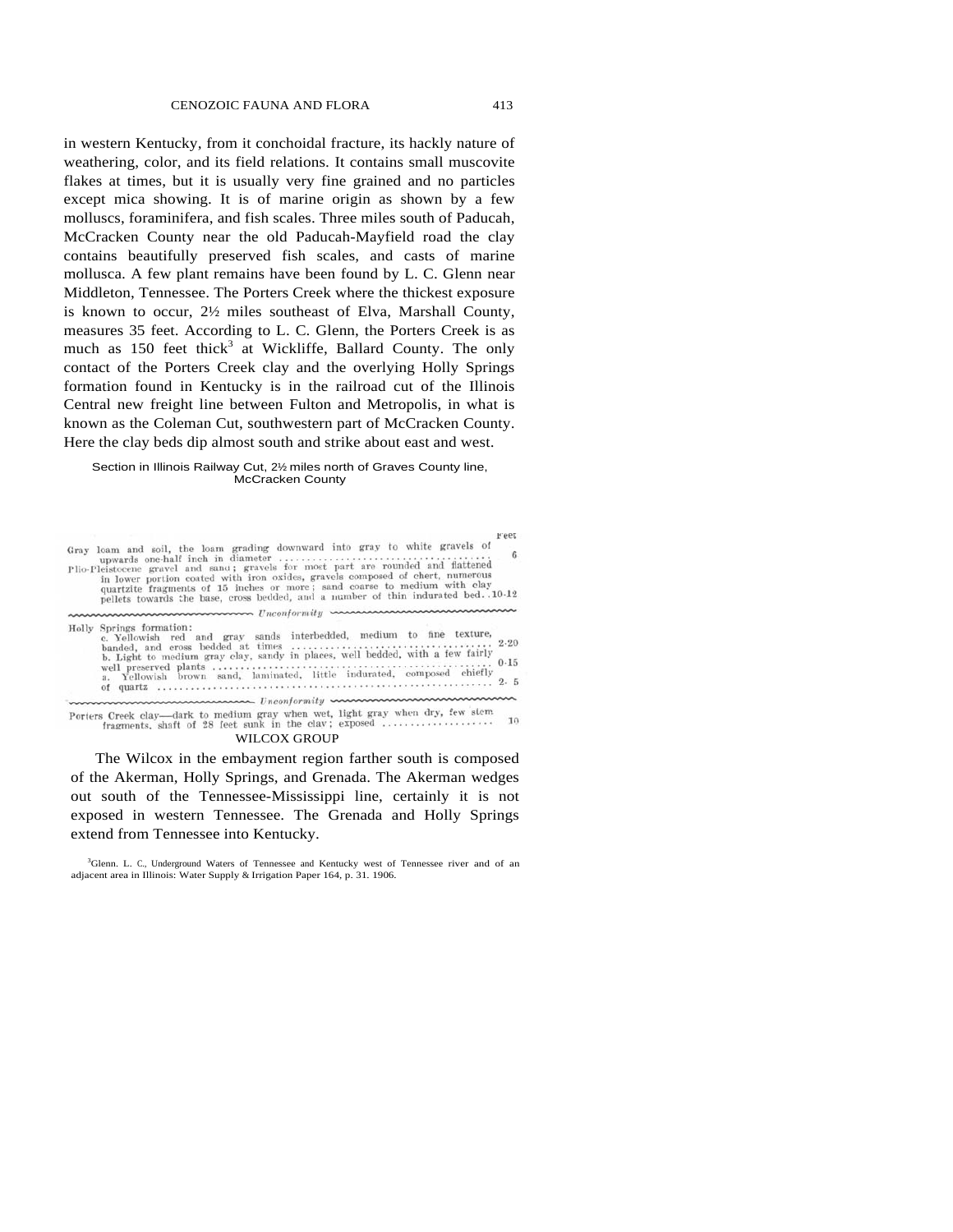Among the earlier geologists this group was known as the Lagrange. The separation into the above units has been brought about within the last quarter of a century, chiefly through the paleobotanic studies of Berry, which will be referred to later. The name, Wilcox, takes its source from Wilcox County, Alabama, and was first used as a lithologic term for the Nanafolia, Tuscahoma, Bashi, and Hatchetigbee of Alabama by Crider<sup>4</sup>. The Holly Springs and Grenada were named after towns in Mississippi and were proposed in 1913 by Lowe<sup>5</sup>. The Holly Springs and Grenada have been mapped, and studied in western Tennessee by the writer and R. L. Collins<sup>6</sup>.

The Holly Springs sediments consist of coarse to fine sand and lenses of light and lignitic clay with all gradation of colors and several varieties of commercial clays, such as wad, sagger, and ball, which can be blended, and both the sand and clay may be consolidated by iron oxides. The sand is well rounded down to certain sizes and consists largely of quartz. Nowhere have any fossils been observed in the sand except a few fragments of silicified wood. The clay when free from sand is mined and shipped from six pits at present, five of which are located in Graves County and the sixth near Wickliffe, Ballard County.

The Holly Springs clay in certain beds abounds in leaf impressions a few fruits, cones, flower petals, and stem fragments. The massive ball clay does not show any leaf impressions to any extent. They are the most abundant in the yellowish gray clay and in the lighter varieties of the lignitic clay. A number of localities have been collected from as is shown in subsequent pages. The following localities have been examined and a great number of specimens collected during the summer of 1929, but as yet all these have not been determined and described by E. W. Berry:

LeCleade Christy clay pit, Wickliffe, Ballard County.

Abandoned clay pit south of Boaz, Graves County.

Pit of the Kentucky Clay Company, Viola, Graves County.

<sup>&</sup>lt;sup>4</sup>Crider. A. F., Geology and Mineral Resources of Mississippi: U. S. Geol. Survey, Bull. 283, p. 25, 1906. <sup>5</sup>L Olie F. N. Praliminary Report on the Iron Ores of Mississippi: Mississippi Geol  ${}^5$ Lowe, E, N., Preliminary Report on the Iron Ores of Mississippi: Mississippi Geol. Survey., Bull. 10, pp. 23-25, 1913.

Survey., Bull. 10, pp, 23-25, 1913.<br>
"Roberts, Joseph K., and Collins, R. L., The Tertiary of west Tennessee: Am. Jour.<br>
Sci., Vol. 12, pp. 235-243, 1926.

Roberts, Joseph K., Tertiary Stratigraphy of west Tennessee: Geol. Soc. Am\_ Bull., Vol. 39, pp, 435- 446, 1928.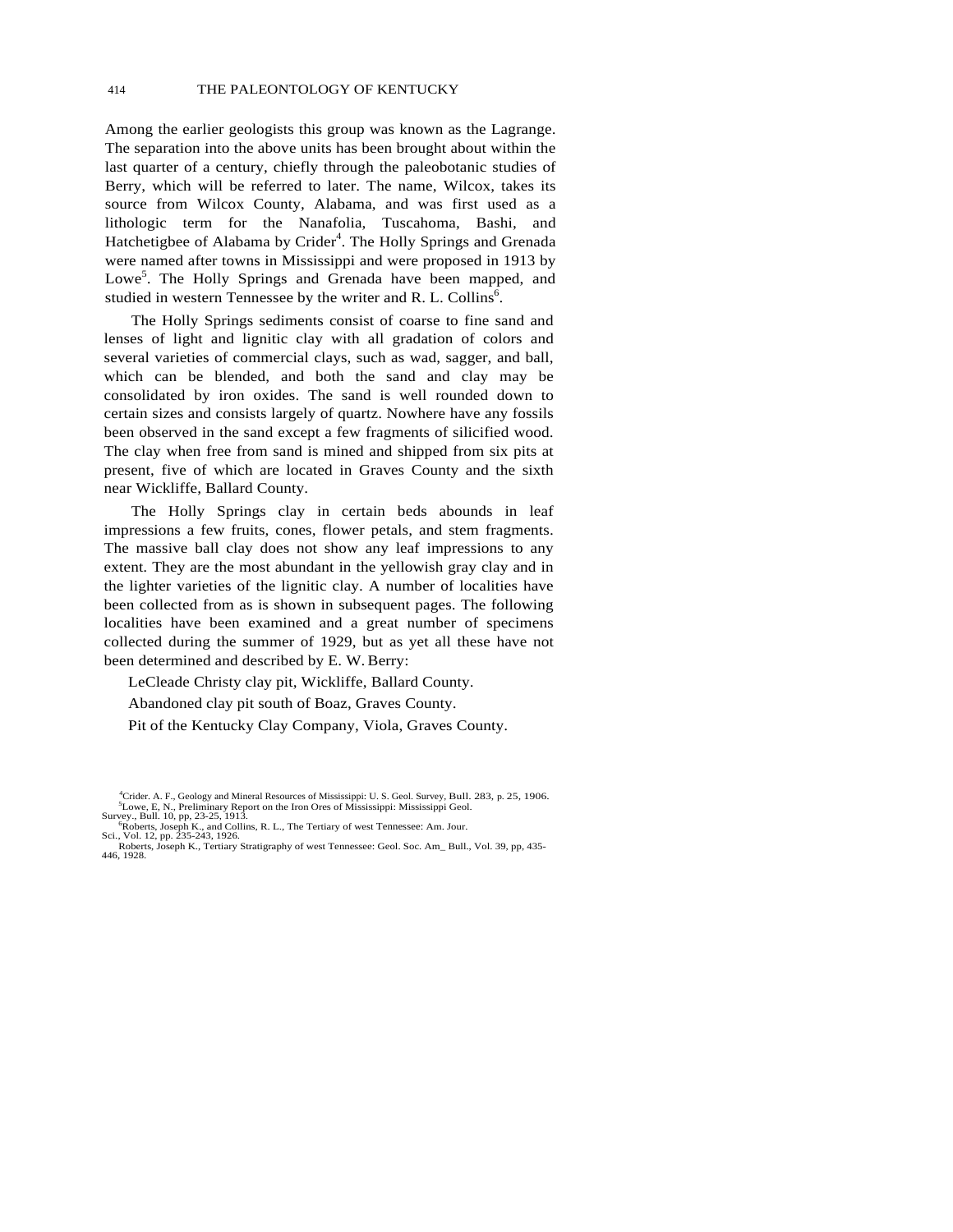Pit No.4, Ky.-Tenn. Clay Mining Co., Pryor, Graves County.

The Grenada consists of sand and clay and thin layers of indurated sand and clay. On the average, the sand of the Grenada is distinctly finer than that of the Holly Springs, and yields no fossils. The clay varies in color from a light gray and almost white to lignitic. In Kentucky the Grenada furnishes very few fossil floras. The clay is more of a hackly nature on weathering, and is difficult to differentiate from the Holly Springs clay.

The Wilcox beds are fairly thick, but no one section of either exposes the entire individual series. Sections have been recorded by Loughridge, Glenn, and Berry, and a number of well records are available. The total thickness of the Wilcox in western Tennessee is probably less than 2,000 feet, and the thickness in Kentucky is less than this.

#### Section in LeCleade-Christy Clay Pit, ¼ mile south of Wickliffe,

#### **Viola, Graves County.**

| Feet                                                                                                                                                                                                                                                           |
|----------------------------------------------------------------------------------------------------------------------------------------------------------------------------------------------------------------------------------------------------------------|
| Loam, medium gray when dry, porous, few rounded pebbles<br>$2 - 4$<br>near the base ___________                                                                                                                                                                |
| Plio-Pleistocene gravel and sand: gravels vary up to 2 inches<br>in diameter and average around $\frac{1}{2}$ inch, sand fills the<br>pores and is a reddish brown, both sand and pebbles are<br>iron stained, quartzite boulders up to 14 inches, mass little |
|                                                                                                                                                                                                                                                                |
| Holly Springs formation:                                                                                                                                                                                                                                       |
| Gray, sandy clay, few leaf impressions ____________<br>8<br>7.                                                                                                                                                                                                 |
| Sagger clay with abundant leaf impressions _________<br>6<br>6.                                                                                                                                                                                                |
| Better grade of sagger clay, excellent leaves<br>$\overline{4}$<br>5.                                                                                                                                                                                          |
| Sandy clay with a six-inch ferruginous layer $\ldots$ $1\frac{1}{2}$<br>4.                                                                                                                                                                                     |
| Ball clay, dark, lignitic, abundant leaves, carbonized<br>3.<br>leaves and stems ----------------------------------<br>6                                                                                                                                       |
| $\tilde{p}$<br>2.                                                                                                                                                                                                                                              |
| Sand, gray to yellowish red, reached by auger.<br>1.                                                                                                                                                                                                           |
| Section in Lecleade-Christy Clay Pit, $\frac{1}{4}$ mile south of Wickliffe,<br>Ballard County.                                                                                                                                                                |
| Feet                                                                                                                                                                                                                                                           |
| Loess, yellowish gray where weathered and medium gray where<br>unweathered, numerous concretions, very few gastropods <sub>--</sub> 20                                                                                                                         |
| mmmmmmmm Unconformity mmmmmmmmmmm                                                                                                                                                                                                                              |
| Holly Springs formation:                                                                                                                                                                                                                                       |
| 6.                                                                                                                                                                                                                                                             |
| Lignitic clay, dark to black, some lignite ___________ $\frac{1}{2}$<br>5.                                                                                                                                                                                     |
| Gray clay, abundant plants ______________________ 63/4<br>4.                                                                                                                                                                                                   |
| Black to dark brown clay, few carbonized forms ____ 2%<br>З.                                                                                                                                                                                                   |
| 2.<br>Dark gray clay, numerous leaves, iron concretions $-10\frac{1}{2}$                                                                                                                                                                                       |
| Sand, gray color with layers of clay reach by auger.                                                                                                                                                                                                           |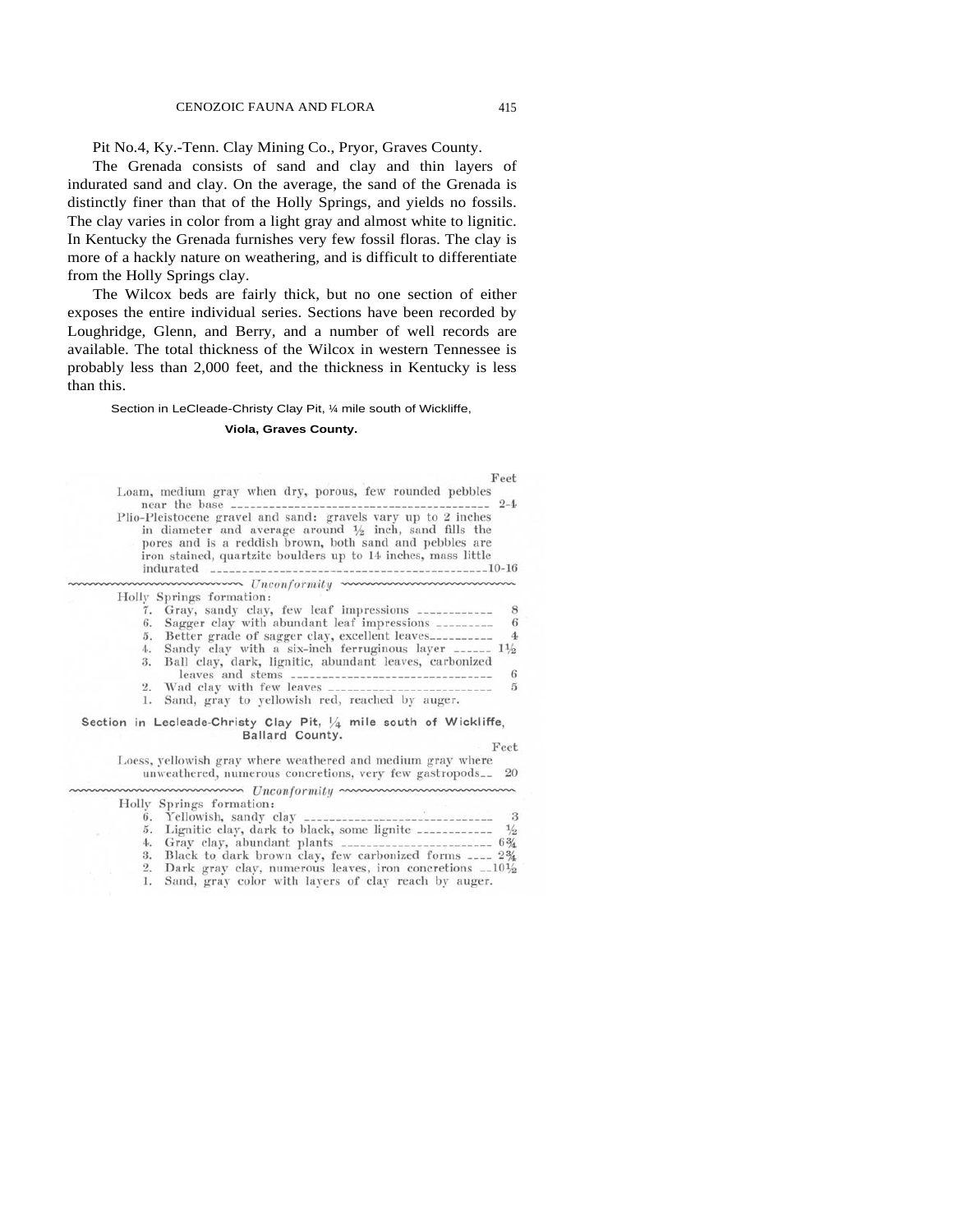#### 416 THE PALEONTOLOGY OF KENTUCKY

#### Section in Illinois Central Railway Cut, at Baltimore. Hickman County.

| Feet                                                                                                                                                                                                                                                   |
|--------------------------------------------------------------------------------------------------------------------------------------------------------------------------------------------------------------------------------------------------------|
| Loam, light gray, gritty, very porous and full of cavities and<br>root channels, close resemblance to loess, shows tendency                                                                                                                            |
| Plio-Pleistocene gravel and sand; the gravel is contained in<br>a sand matrix, upper gravel is gray and lower gravel red-<br>dish brown, the upper gravel smaller than lower; rounded<br>and flattened, gravels orientated and bedded ___________ 3-20 |
| mmmmmmmmmm Unconformity mmmmmmmmmmm                                                                                                                                                                                                                    |
| Grenada formation:                                                                                                                                                                                                                                     |
| c. Indurated layer of dark gray to blue clay resembling                                                                                                                                                                                                |
| b. Light gray sand, very quartzitic, rounded, cross-bedded,                                                                                                                                                                                            |
| top surface very uneven when in contact with gravel ____ 0-9<br>a. Clay, dark dove color when wet, finely laminated, ligni-<br>tic, shows a few plant remains many of which are carbon-                                                                |
| ized, a typical clay lens ____________________________ 0-15                                                                                                                                                                                            |

#### List of fossil floras described by E. W. Berry<sup>7</sup> collected at Wickliffe, Ballard County.

Anacardites metopifolia Berry Banisteria pseudolaurifolia Berry Banisteria wilcoxiana Berry Banksia saffordi Berry Banksia tenuifolia Berry Carapa eolignitica Berry Cassia fayettensis Berry Cassia glenni Berry Cassia marshallensis Berry Cupanites eoligniticus Berry Cupanites loughridgii Berry Dryophyllum moorii Berry Dryophyllum puryearensis Berry Dryophyllum tennesseensis Berry Engelhardtia ettingshauseni Berry Exostema pseudocaribaeum Berry Ficus denveriana Berry Ficus wilcoxensis Berry Inga wickliffensis Berry Juglans berryi Berry Juglans schimperi Berry Mespilodaphne pseudoglauca Berry Mimosites variabilis Berry Sapindus eoligniticus Berry Sapindus formosus Berry Sapindus linearifolius Berry Sapindus mississippiensis Berry

As regards the age of the beds near Wickliffe from which these plants listed above were collected, Berry remarks as follows: "These species indicate a stratigraphic position at about the boundary between the Holly Springs sand or middle

 $\sim$ 

<sup>7</sup> Berry, E. W., The Lower Eocene Floras of Southeastern North America: U. S. Geol. Survey, Prof. Paper 91, pp. 51-52, 1916.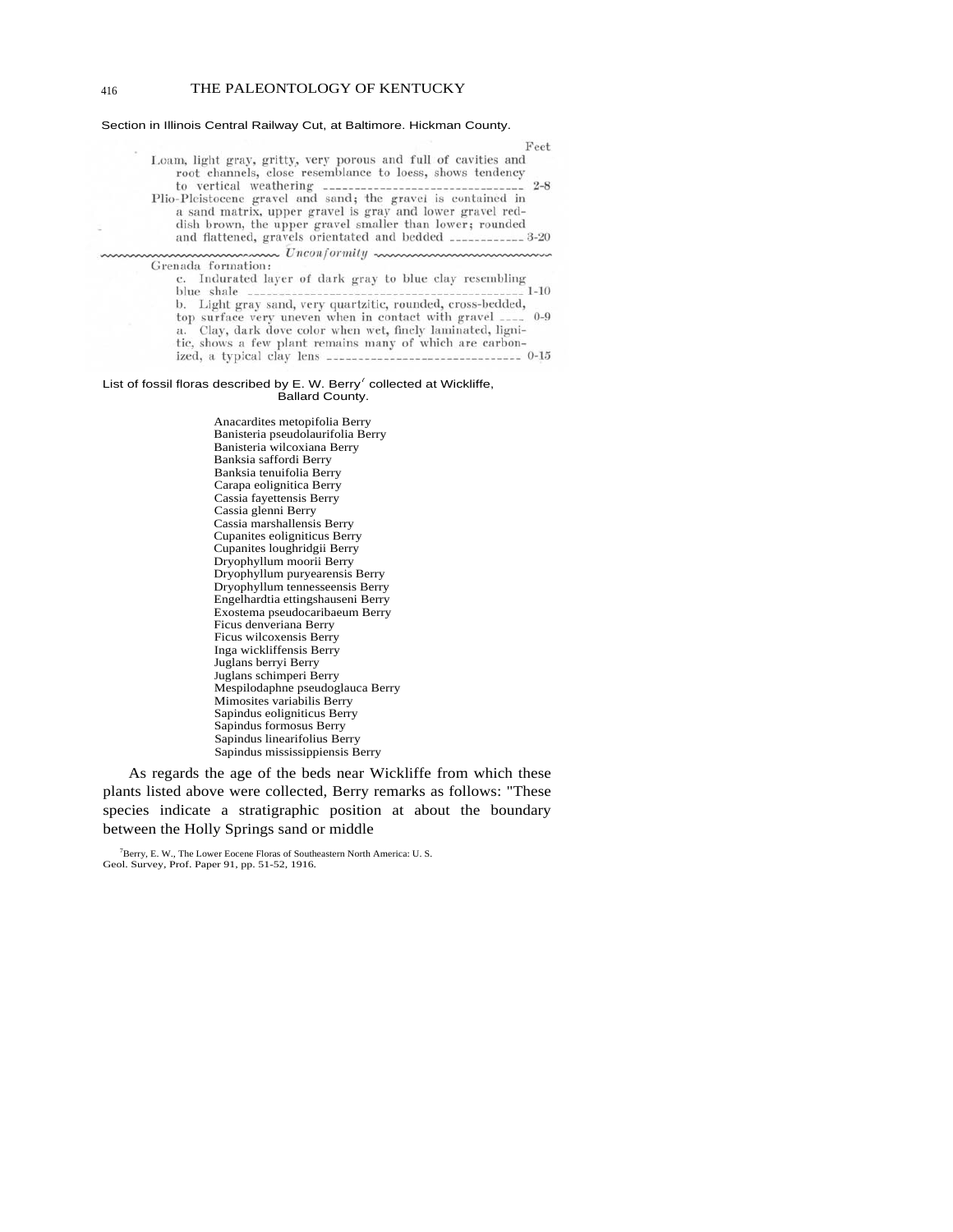Wilcox and the Grenada formation or upper Wilcox of the northern Mississippi section or slightly higher (younger)."

Somewhat prior to 1888, the date of the publication of the report by Loughridge, a collection was made at Wickliffe, Ballard County and another from Boaz Station, Graves County by Loughridge, and submitted to Lesquereux for determination. These forms are listed by Loughridge.<sup>8</sup> Lesquereux determined these forms and later they were arranged by Knowlton and published in Volume 11 of the Proceedings of the U. S. National Museum, only two forms being figured. These forms are as follows given according to Lesquereux and according to Berry: (See Prof. Paper, op cit., pp. 23-24).

#### Flora from Wickliffe, Ballard County

# LESQUEREUX'S BERRY'S DETERMINATIONS

| Myrica elaenoides Lesq.            | Myrica elaenoides Lesq.                                                                      |
|------------------------------------|----------------------------------------------------------------------------------------------|
| Myrica copeana Lesq.               | Cupanites loughridgii Berry                                                                  |
| Ficus multinervis Herr             | Ficus myrtifolius Berry                                                                      |
| Sapindus falcifolius Herr          | Ficus wilcoxensis Berry                                                                      |
|                                    | Mixed forms: Engelhardtia ettingshauseni                                                     |
|                                    | Exostema pseudocaribaeum Banisteria wil-<br>coxiana Ficus wilcoxiana, and Carapa eolignitica |
| Sapindus angustifolius Lesq. __    | Sapindus mississippiensis Berry                                                              |
| Laurus californica? Lesq. ________ | Mespilodaphne pseudoglauca Berry                                                             |
| Quercus saffordi Lesq.             | Banksia saffordi Berry                                                                       |
| Juglans rugosa Lesq.               | Juglands schimperi Lesq.                                                                     |
|                                    | Sapindus linearifolius Berry                                                                 |
| Salix media Al Braun               | Not recognized                                                                               |
| Ailanthus leaf fragment            | Not afterward referred to and lost                                                           |

#### FROM BOAZ, GRAVES COUNTY

| Sapindus falcifolius Herr   | Ficus wilcoxensis Berry          |
|-----------------------------|----------------------------------|
| Quercus nervifolia Al Braun | Banksia saffordi Berry           |
| Quercus cuspidata Ung.      | Dryophyllum tennesseensis Berry  |
| Laurus californica Lesq.    | Mespilodaphne pseudoglauca Berry |
| Ficus multinervis Herr      | Ficus myrtifolius Berry          |

During July 1925, the writer and R. L. Collins made a collection of Holly Springs plants from the clay pit of the Bell City Pottery Company, at Bell City, southeastern Graves County; these plants have been determined by Professor E. W. Berry of the Johns Hopkins University, and very kindly furnished by him for this report.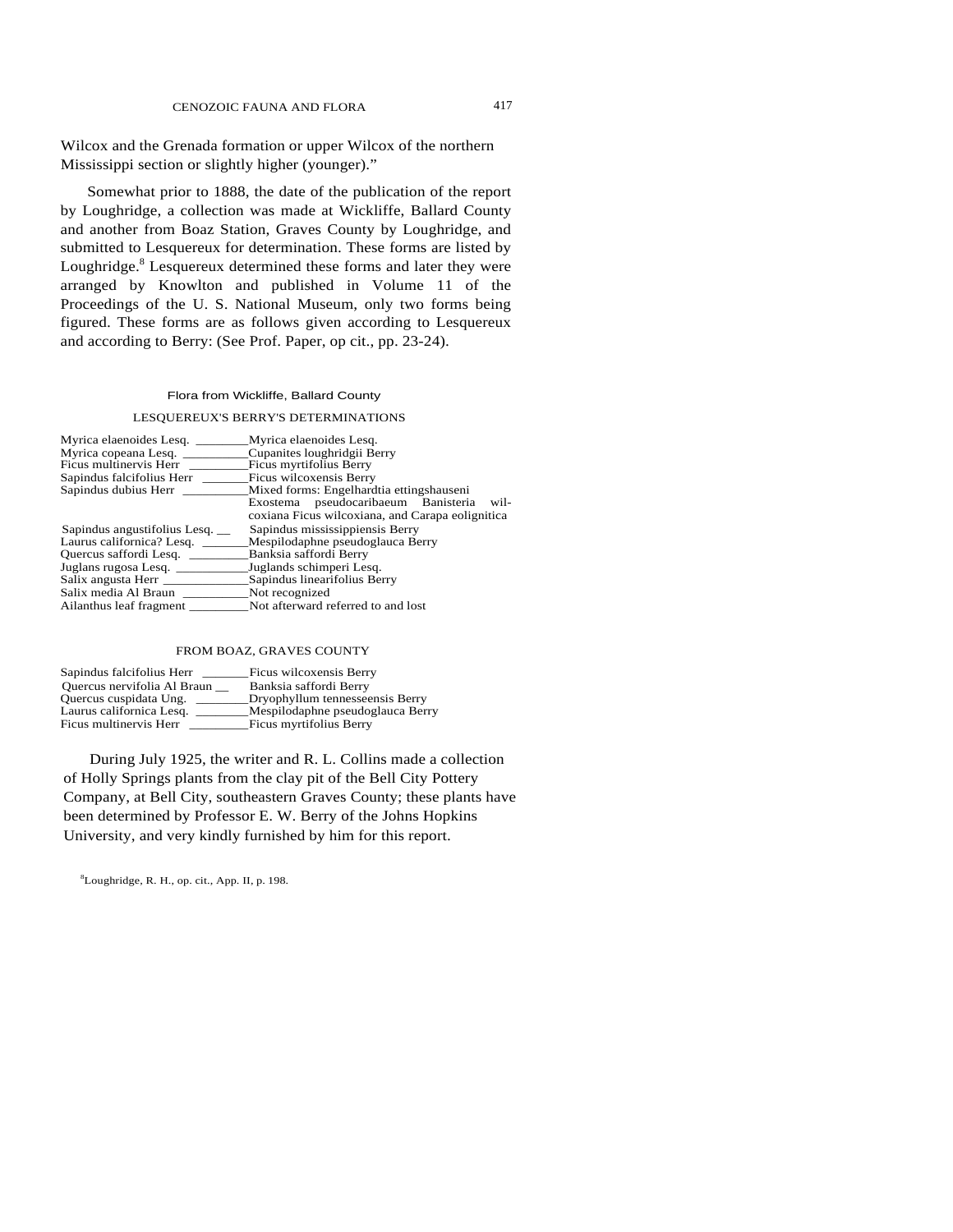## List of Holly Springs plants from the pit of the Bell City Pottery, Graves County

Anacardites metopifolia Berry Anacardites puryearensis Berry Anoma robertsi Berry Apocynophyllum sapinifolium Hollick Aralia (?) semina Berry Banksia tenuifolia Berry Bombacites eocenicus Berry Carpolithus kentuckyensis Berry Cassia puryearensis Berry Dryophyllum tenneseensis Berry Glyptostrobus europaeus (Brongn.) Herr Juglans schimperi Lesq. Nyssa wilcoxiana Berry Oreodaphne obtusifolia Berry Oreodaphne pseudoguianensis Berry Parrotia cuneata (Newb.) Berry Rubiacites sphericus Berry Sabalites grayanus Lesq. Sterculia knowltoni Berry Taxites sp. Terminalia vera Berry Ternstroemites ovatus Berry

#### JACKSON DEPOSITS

The name, Jackson, was proposed for beds of upper Eocene age occurring near Jackson, Mississippi, and was first used by Hilgard in 1860.<sup>9</sup> The Jackson deposits or uppermost Eocene occur along the bluffs of the Mississippi River. These beds are of lower Jackson age as indicated by their floral content. In Mississippi the Jackson consists of two members namely, the Moody marl or basal member, and the Yazoo clay, and here the Jackson beds are conformable on the Claiborne and at their top with beds of Oligocene age. In Tennessee the Jackson deposits lie unconformably upon the Grenada, and presumably this holds true for Kentucky, though no actual contact was seen.

The age of the Jackson deposits was not recognized by the earlier geologists as has been pointed out. The first work of any note to be done was a result of the visit to the Columbus locality, Hickman County by Lesquereux in company with Sir Charles Lyell and D. D. Owen. After making a study of the collection of fossil floras found near Columbus, Lesquereux

<sup>&</sup>lt;sup>9</sup>HiIgard, E. W., Report on the Geology and Agriculture of Mississippi: Mississippi State Geol. Survey, Report, pp. 107, 128-138, 1860.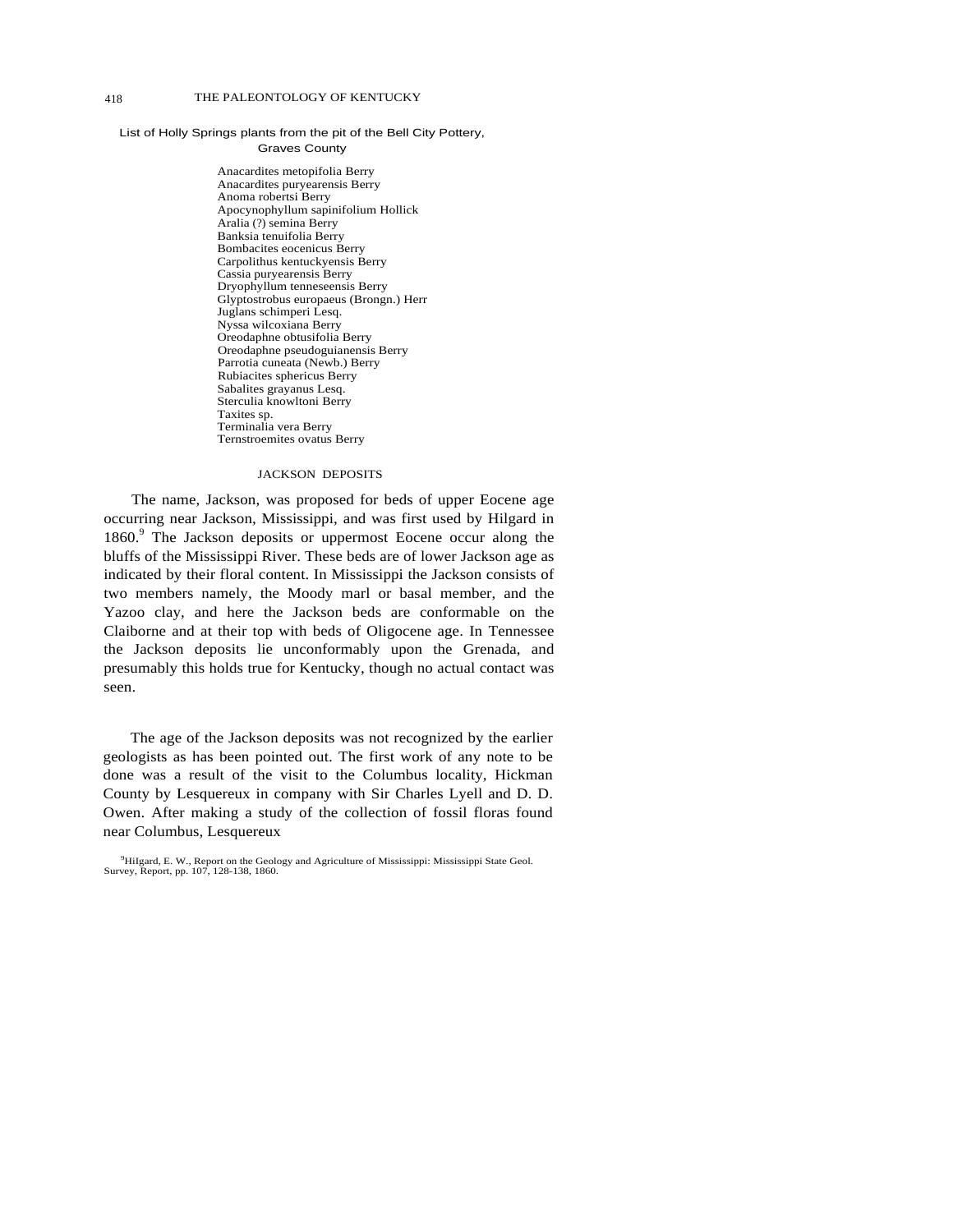assigned them to the Pleistocene.<sup>10</sup> Later the deposits from which these plants were collected were given the name, Hickman group by Loughridge<sup>11</sup> and were regarded by him as the oldest of the Eocene sub-divisions.

In 1903 L. C. Glenn collected plants near Columbus, Hickman, and Wickliffe, and sent them to Knowlton for determination, and the latter assigned them to the Pliocene.<sup>12</sup> It remained for E. W. Berry to describe the plants from these beds in 1924 from collections made from a number of localities. These plants are described and figured in a recent publication.<sup>13</sup>

The beds of Jackson age have not been found to outcrop anywhere in Kentucky except in a broken manner along the Chickasaw Bluffs. The southernmost exposure begins about one mile south of the town of Hickman, Fulton County, extends through the town and about one-half mile north; the other exposure extends along the bluffs in Hickman County. To the east of the bluffs the Jackson does not appear exposed and it is covered by the Plio-Pleistocene deposits.

The sediments consist of sand, clays, and beds of considerable thickness of indurated clay; some lignite occurs in places, more so in Tennessee than in Kentucky. The sand is distinctly finer in texture than the sands of the Holly Springs and Grenada, and has a greenish color. It contains a great deal of clay and angular fragments of lignite. Lamination and cross bedding are very common. The clay is usually light gray, light brown to black, grading into lignite. The lignite is thin and quite impure. In Tennessee thick exposures of Jackson are found at Mayberry Leap, Richardson's Landing, Randolph, and Fulton, also north of Reelfoot Lake and at Lenox, and sections have been measured which attain as much as 120 feet. South of Hickman, Fulton County, the Jackson beds are between fifty and sixty feet in thickness and have about the same general sequence as in northwestern Tennessee.

 $10$ Lesquereux, L., On some fossil plants of Recent formations: Am. Jour. Sci., Ser. 2, Vol. 27, pp. 364-365, 1859.

 $^{11}$ Loughridge, R. H., op. cit., pp. 37-41.

<sup>12</sup>Glenn. L. C., op. cit., pp. 38-39, 1906.

<sup>&</sup>lt;sup>13</sup>Berry, E. W., The Middle and Upper Eocene Floras of southeastern North America: U. S. Geol. Survey Prof. Paper, 92, 1924.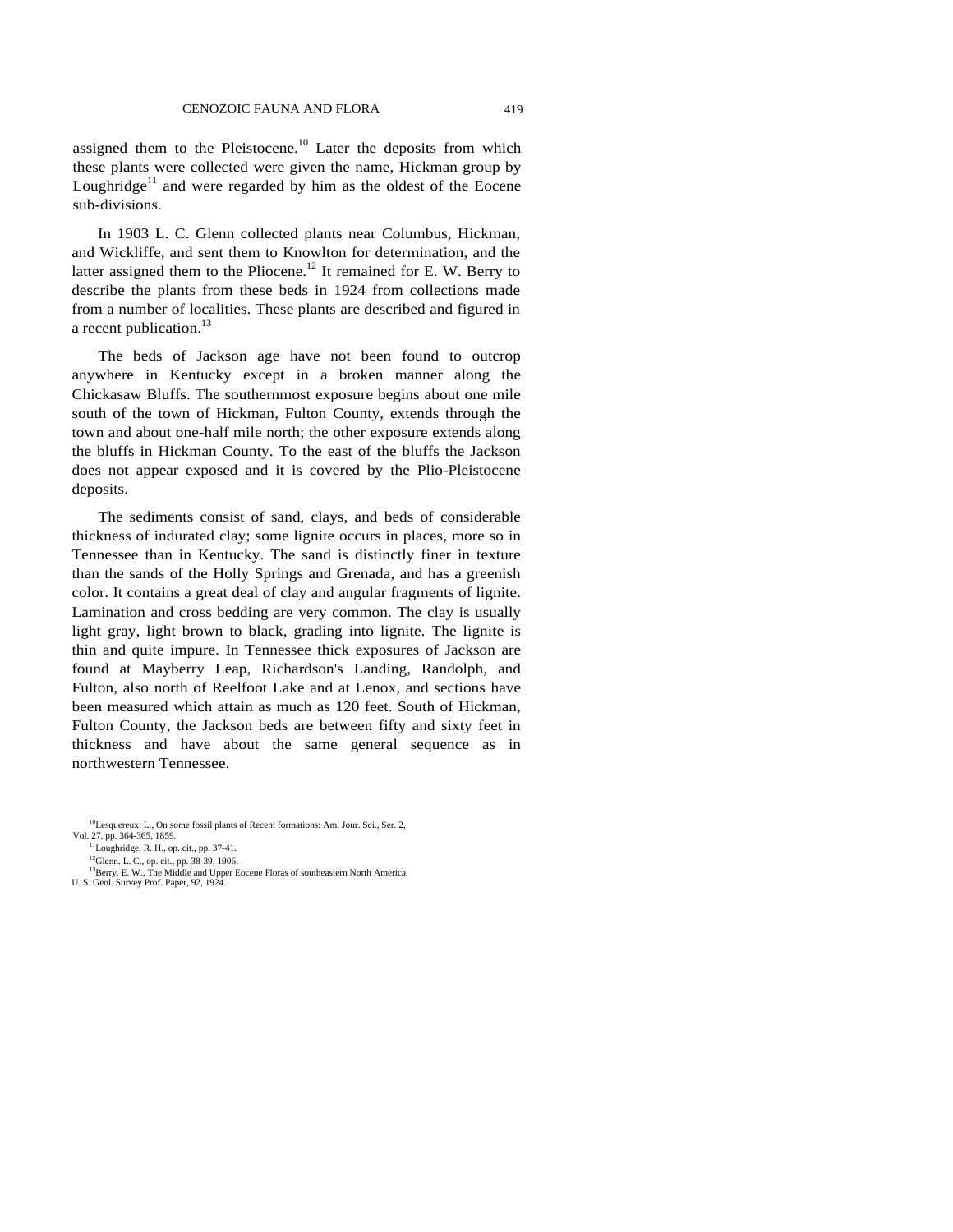#### 420 THE PALEONTOLOGY OF KENTUCKY

#### Section on the Chickasaw Bluff, 1 mile south of Hickman, Fulton County

|                                                                                                                                                                                                                                                                                                                     | Feet           |
|---------------------------------------------------------------------------------------------------------------------------------------------------------------------------------------------------------------------------------------------------------------------------------------------------------------------|----------------|
| Soil weathered from the underlying loess __________________<br>Loess, yellow towards the top, gray at the base, shows vertical<br>weathering and jointing, abundant and large gastropods,                                                                                                                           | $3-4$<br>35    |
| Plio-Pleistocene gravel and sand: gravel contained in a sand<br>matrix, and grades upward into the loess, gravels contain<br>Paleozoic corals, bryozpa, brachiopods, crinoid stems,<br>gastropods; well rounded and flattened, coated with iron                                                                     | $-20$          |
|                                                                                                                                                                                                                                                                                                                     |                |
| Jackson formation:<br>3. Shaly clay of light gray color, little indurated, frag-<br>ments of leaves and stems __________<br>2. Highly indurated clay, gray, massive, exposed<br>1. Concealed by talus extending down to the Mississippi                                                                             | 14<br>10<br>30 |
| Section on the Mississippi river, 2 <sup>1/2</sup> miles south of Columbus, Hickman<br>County.                                                                                                                                                                                                                      |                |
| Soil and Loess mostly covered with vegetation, the loess<br>ed, coated with iron stain, with an average diameter of<br>$\frac{1}{2}$ inch, contained in a sand matrix; quartzite boulders as                                                                                                                        | Feet<br>20     |
| mmmmmmm Unconformity mmmmmmmmmmm                                                                                                                                                                                                                                                                                    |                |
| Jackson formation:<br>2. Jackson clay, light to medium gray mostly covered<br>with talus material ________________________________18-28<br>1. Sand, fine texture, gray color, cross bedded, ripple<br>marked, contains lenses of fossil clay which show<br>Concealed by slumped sand and clay __________________ 10 |                |
| List of fossil plants collected from near Columbus, Hickman County<br>by Owen and Lesquereux, and determined by Lesquereux. <sup>14</sup>                                                                                                                                                                           |                |
| Quercus vireus Michx.                                                                                                                                                                                                                                                                                               |                |
| $C_{1}$ 1.1                                                                                                                                                                                                                                                                                                         |                |

Castanea nana, Muhl. Ulmus alata Michx. Ulmus minuta? Gopp. Planera gmelini, Michx. (P. Hickmanensis, Berry) Prinos integrifolia Ell. Caenothus americanus Lesq. Carya olivaeformis Mitt. (Hicoria jacksoniana, Berry) Gleditschia trecanthos Lesq. Acorus calamus Lesq. Alnus or Betula catkins

<sup>14</sup>Lesquereux, L., On some fossil plants from the Recent formation: Am. Jour. Sci., Ser. 2, vol. 27, pp. 359-366, 1859.

k,

×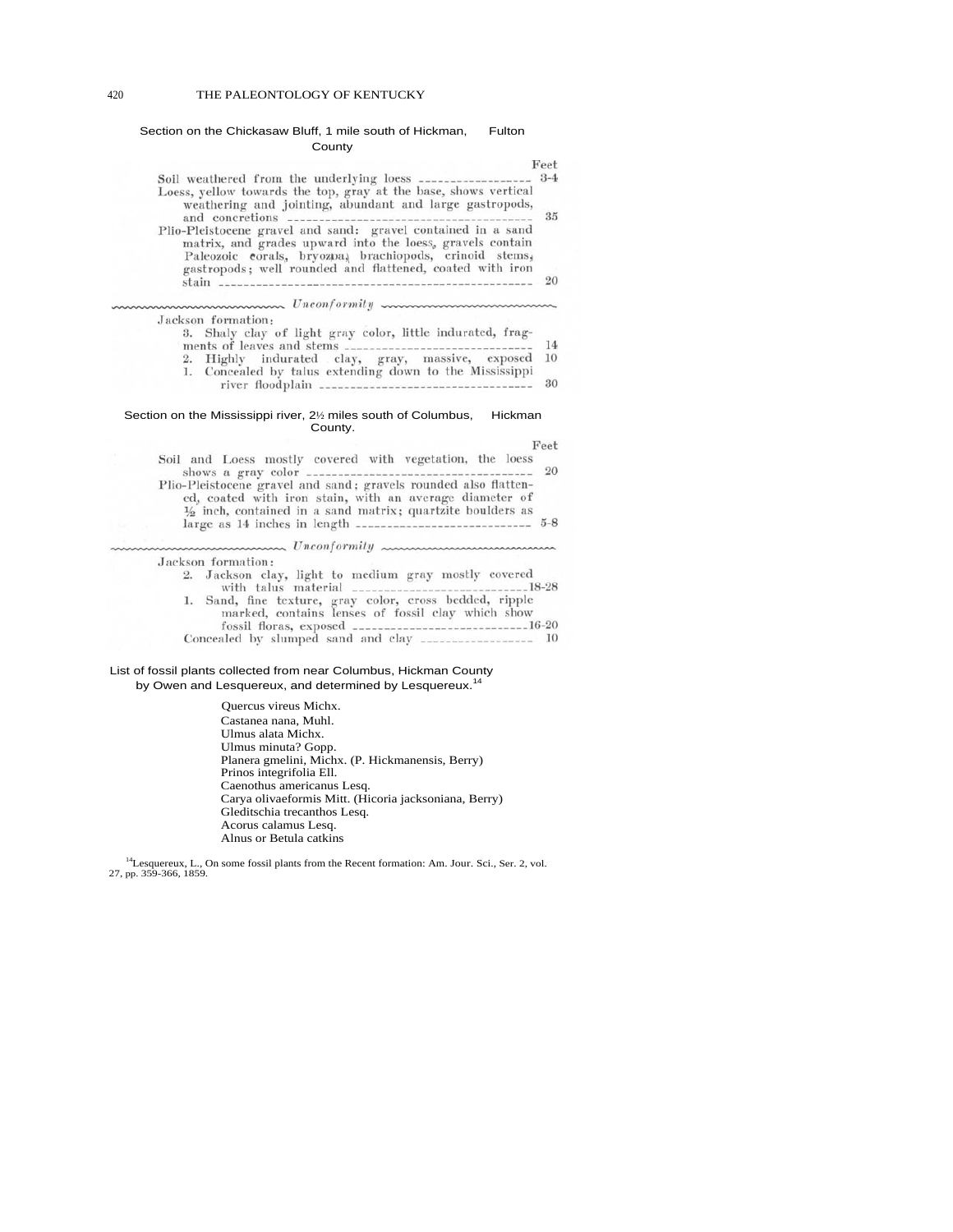List of Jackson floras from near Columbus.

(E. W. Berry, U. S. Geol. Survey Prof. Paper 92, pp. 107-110, 1924.) Hicoria jacksonia Berry Menispermites carolinaformis Berry Tecoma preradicans Berry

List of Jackson plants from Hickman.

(E. W. Berry, U. S. Geol. Survey Prof. Paper 92, pp. 107-110, 1924.)

Palmocarpon sp. Palm rays Hicoria jacksonia Berry Hicoria rostrataformis Berry Planera hickmanensis Berry Menispermites carolinaformis Berry Capparidocarpus sphericus Berry Bauhania wadii Berry Papilionites erythrinaformis Berry Lonchocarpus anceps Berry Liquidamber sp. Fagara catahoulensis coriacea Berry Fagara catahoulensis major Berry Rhamnites krugiodendroides Berry Grewiopsis wadii Berry Tecoma preradicans Berry Carpolithus bumeliaformis Berry

List of Jackson plants ½ mile north of Hickman.

(E. W. Berry, U. S. Geol. Survey Prof. Paper 92, pp. 107-110, 1924.)

Taxodium dubium (Sternb.) Herr? Hicoria rostrataformis Berry Planeria hickmanensis Berry Banksia jacksonensis Berry Liquidamber sp. Fagara catahoulensis coriacea Berry Fagara catahoulensis elongata Berry Burserites fayettensis Berry Grewiopsis wadi Berry

List of Jackson plants from 5 miles south of Hickman. (E. W. Berry, U. S. Geol. Survey Prof. Paper 92, pp. 107-110, 1924.

> Fagara catahoulensis elongata Berry Planeria hickmanensis Berry Hicoria jacksoniana Berry Paliurus catahoulensis Berry

The Jackson plants have been collected and described from 40 localities, from Georgia as far north as Kentucky, and west to the Rio Grande. These plants comprise 133 species of which 18 species have been found in Kentucky. These plants probably represent coastal plain forms, living around small ponds and bays of Jackson seas according to Berry.

No fossil faunas have been described from western Kentucky. The wing of a termite was found in the sandy clay,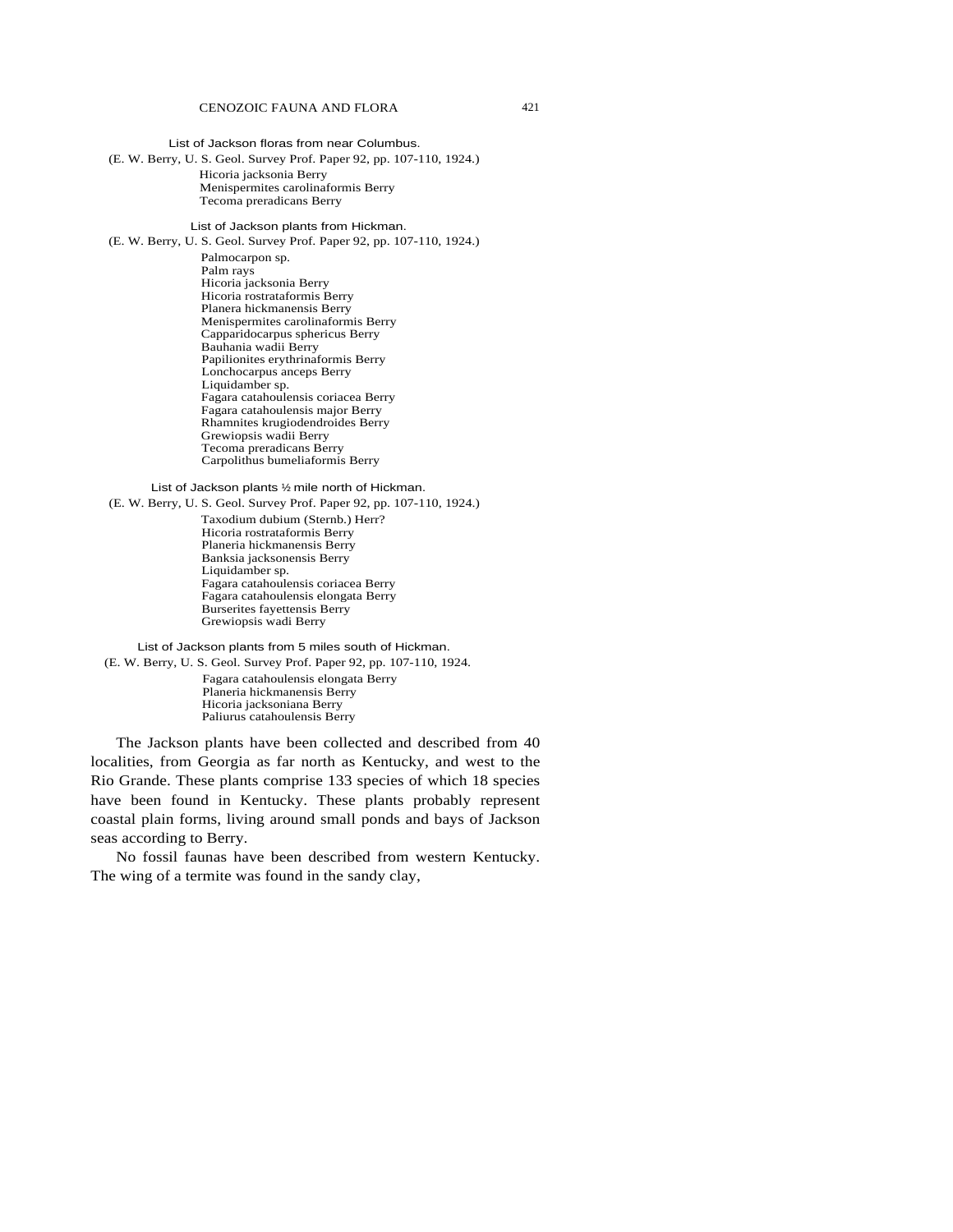2½ miles south of Columbus, Hickman County in July 1929. The Moody marl member of the Jackson in Mississippi contains well preserved fossils, and the Yazoo furnishes Zeuglodon remains. Something like 214 species of marine invertebrates have been found in the Jackson of Mississippi.

### QUATERNARY SYSTEM

The Quaternary system is made up in part by the gravel and sand of Plio-Pleistocene age, the loess, and the alluvium. The writer regards the Columbia loam not as a separate formation but a weathered phase of the loess and more especially as an eastward extension of the loess, as it becomes coarser from the Mississippi river to the east and from the Ohio river to the south. A table of the Quaternary formations is as follows:



# PLIO-PLEISTOCENE (LAFAYETTE) DEPOSITS

The so-called Lafayette, which covers most of the Jackson Purchase region, constitutes by far the greatest unit of the areal geology. The name, Lafayette, was proposed in 1891 by McGee.<sup>15</sup> McGee in his discussion in reference cited under the footnote remarks as follows: "The Lafayette formation, as now defined, was first discriminated in northern Mississippi in 1855 and 1856 by Dr. E. W. Hilgard, and was named by him after Lafayette County, in which it is typically developed."

<sup>&</sup>lt;sup>15</sup>McGee, W. J., The Lafayette formation: U. S. Geol. Survey, 12th Ann. Rept., Part I, p. 497, 1891.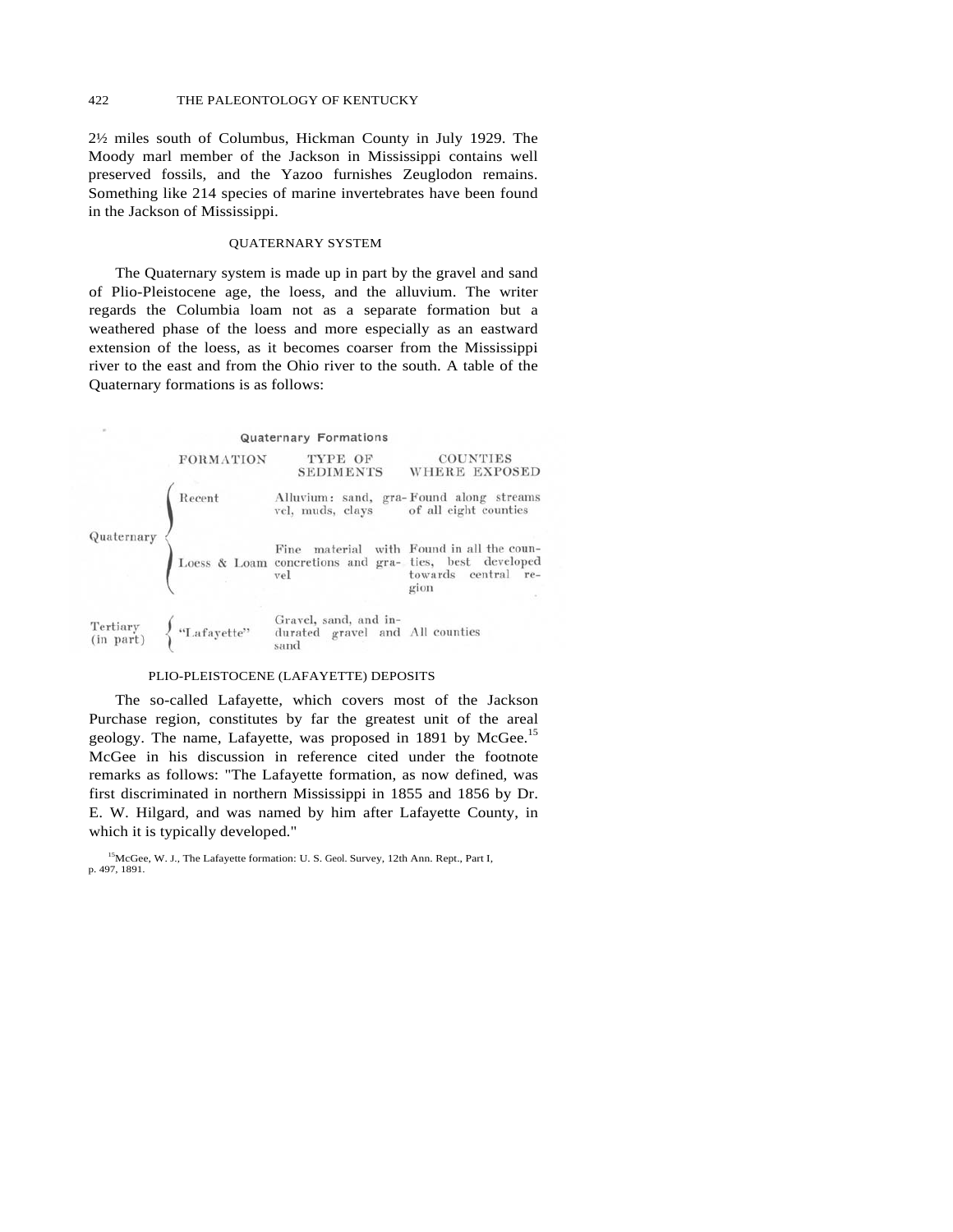So, it appears that McGee revived the term, and placed it before the public to the extent that it was accepted.

These deposits consist of gravel and sand, reworked from the Tertiary, Cretaceous, and Paleozoic, in other words, from whatever material available at the time of the formation of the deposits. Since these deposits are found over the youngest of the Eocene beds, the Jackson, and immediately under the loess, which is regarded as Pleistocene, the writer is inclined to interpret their age as suggested in 1925 by E. W. Berry, namely that they are of Plio-Pleistocene age.

The gravels are well rounded and many are flattened. Most of them are coated with reddish brown iron oxides, but in western Graves County and the eastern portions of Hickman, and Carlisle Counties the gravels are a light gray to almost white. Their general average size is approximately one-half an inch, thus differing in size with the Tuscaloosa gravel as well as in the degree of rounding. The gravel is composed chiefly of chert with a few of quartzite. They are contained in a matrix of sand, which varies from coarse to medium and even fine, and usually colored to about the same tone as the gravels. The gravels when broken show typical Paleozoic fossils, such as crinoid stems, brachiopods, bryozoa, pelecypods, gastropods, echinoid spines, etc. One of the interesting features is the occurrence in the gravel of large quartzite boulders, some of which measure 52 inches in their major diameter, and are about 16 inches thick. These are found in the gravels as far south as 2½ miles north of Murray, Calloway County.

The gravels are often consolidated into a conglomerate, the cementing agent being iron oxides. The sand is composed of quartz, and broken masses of chert, and a few black, heavy minerals. Often the sand does not occur mixed with the gravel, but may overlie or underlie it. Cross bedding is quite common, and bedding and orientation are frequent.

These deposits can be found resting on every older member in the Jackson Purchase region, including the St. Louis chert and limestone. In fact, these deposits have been found by the writer far to the east in Crittenden County, and south of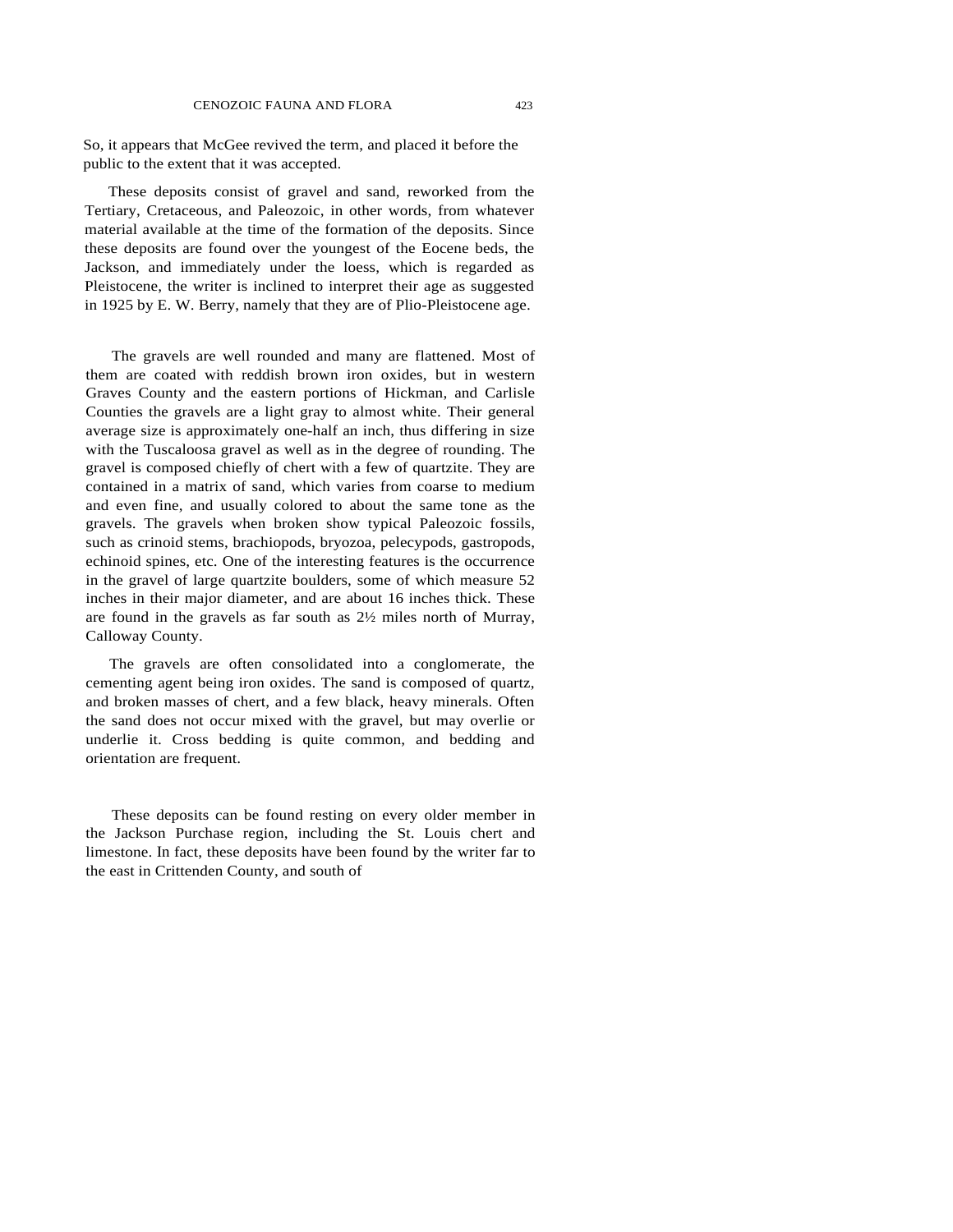Owensboro. There are no means or correlation except by lithology and stratigraphic position. Gravel and sand on the Atlantic Coastal Plain have been termed Lafayette by McGee, Fontaine, Ward, and others, but correlation with these deposits in the embayment area in the absence of fossils is impossible. It is not necessary to tabulate any sections of these gravels and sands, for their characters are much the same over the entire area, and any of the sections given above except the one in the clay pit at Wickliffe, Ballard County, will show gravels.

# LOESS AND LOAM

The loess occurs over most of western Kentucky when the loam is considered to be a weathered and an eastern extension of the loess. Whenever the so-called loam is found on the Mississippi River bluffs it shows as nothing more than an upward gradation of the loess, being slightly more porous, full of cavities of fairly large size, root channels, and having more yellow tones. The loam thins to the east, and often is not more than one to two feet thick. The loess along the bluffs reaches as much as 40 feet in thickness, and is well exposed along the river edge wherever the river is undercutting the bluffs, otherwise on the abandoned bluffs.

The loess is usually a grayish color to a brown, but upon weathering it assumes a yellowish brown. Along the bluffs it shows the vertical jointing feature very well. It is thickest south of Hickman and in the vicinity of Columbus. Much of the soil of the four counties bordering on the Mississippi river and McCracken County on the Ohio River is of loess origin, and it forms a very fine soil. It is very easy to know when one is on loess roads either in dry weather or in rain on account of the immense amounts of dust or mud respectively.

The loam is found far to the east in the three counties of Graves, Calloway, and Marshall, and it is found lying upon the chert and limestone of Mississippian age. It may be Recent in part, but everywhere it is found lying upon the P1io-Pleistocene gravel and sand. It never contains any fossils so far observed, and its only resemblance to the loess is its lithology and stratigraphic position.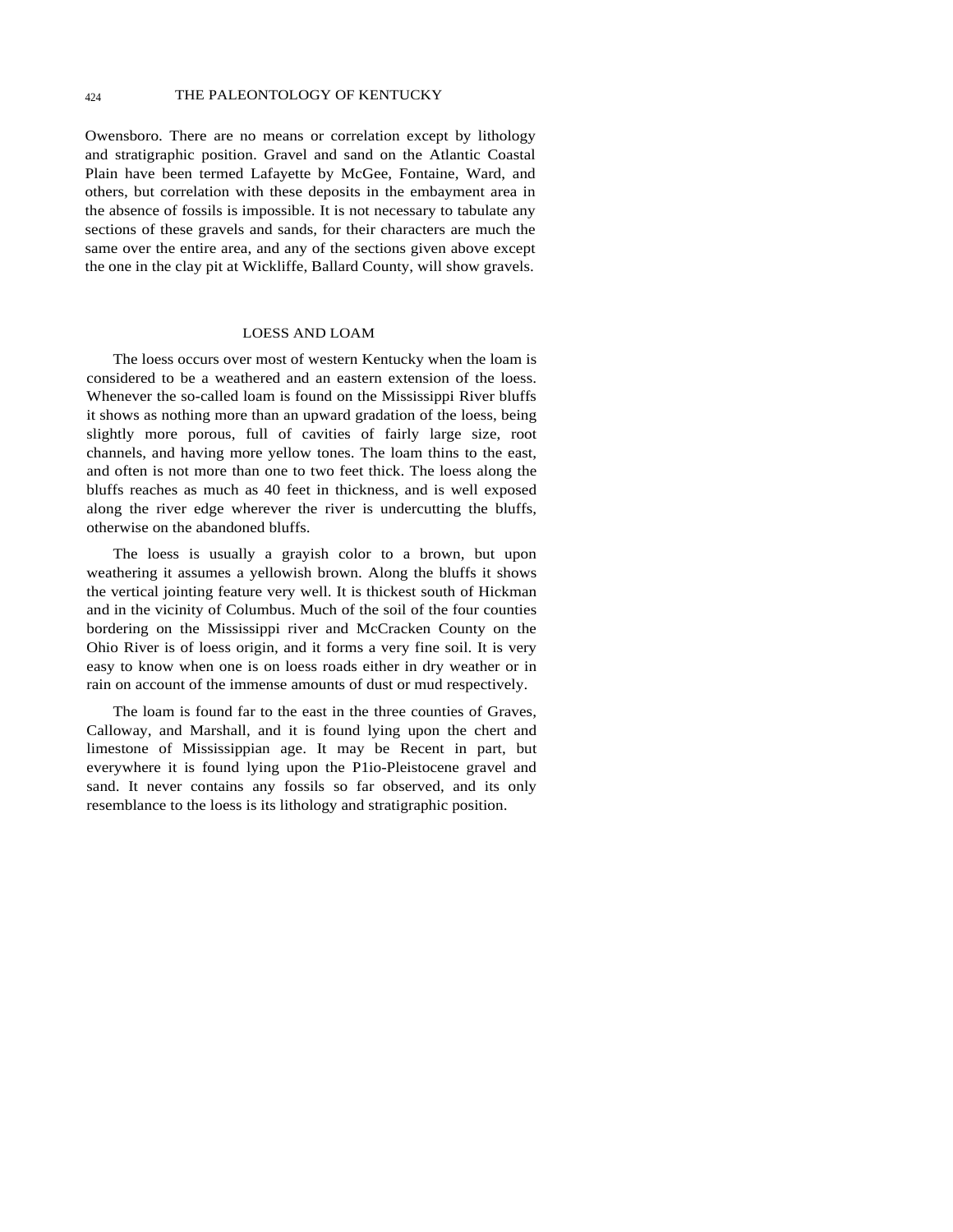The loess contains great numbers of gastropods in some localities, but the variety is small. The writer has collected loess fossils from western Tennessee, and from the deposits along Crowley's Ridge near Madison and Forrest City, Arkansas, and the Kentucky forms show a less variety than any of the others. The Arkansas localities show two pelecypods, but the Kentucky forms are all gastropods. The forms reach as much as one inch in diameter, some with a deep, others with a shallow umbilicus. The fossils are limited to the deposits near the river, and do not occur more than three miles east of the river.

#### RECENT ALLUVIUM

The alluvium occurs along all the permanent and many of the intermittent streams, and is very extensive along the Tennessee, Ohio, and Mississippi Rivers. It consists of clays, muds, silts, sands, and gravels. A considerable amount of the area of the Jackson Purchase region is covered with alluvium due to the fact that the region is so flat, and has such a net work of streams, the majority of which are active much of the year.

#### BIBLIOGRAPHY

Loughridge, R. H., Report on the geological and economic features of the Jackson Purchase Region.

Ky. Geol. Survey, Report F, 1888, 357 pp. 21 Illus. 3 maps.

Glenn, L. C., Underground waters of Tennessee and Kentucky west of the Tennessee River.

U. S. Geol. Survey, Water Supply Paper 1640, 1906, 173 pp. 7 pls. 13 figs. 1 map.

Roberts, Joseph K, and Collins R. L., The Tertiary of West Tennessee. Am. Jour. Sci., Vol. 12, 1926, pp. 235-243.

Roberts, Joseph K., Tertiary Stratigraphy of West Tennessee. Geol. Soc. Am. Bull., Vol. 39, 1928, pp. 435-446. 2 tables.

- Roberts, Joseph K., Clays of the Jackson Purchase Region, Ky. Econ. Geol., Vol. 25, 1930, pp. 832-836.
- Roberts, Joseph K., Tertiary Deposits of Western Kentucky. Geol. Soc. Am., Bull., Vol. 402, 1931, pp. 523-526, 1 fig.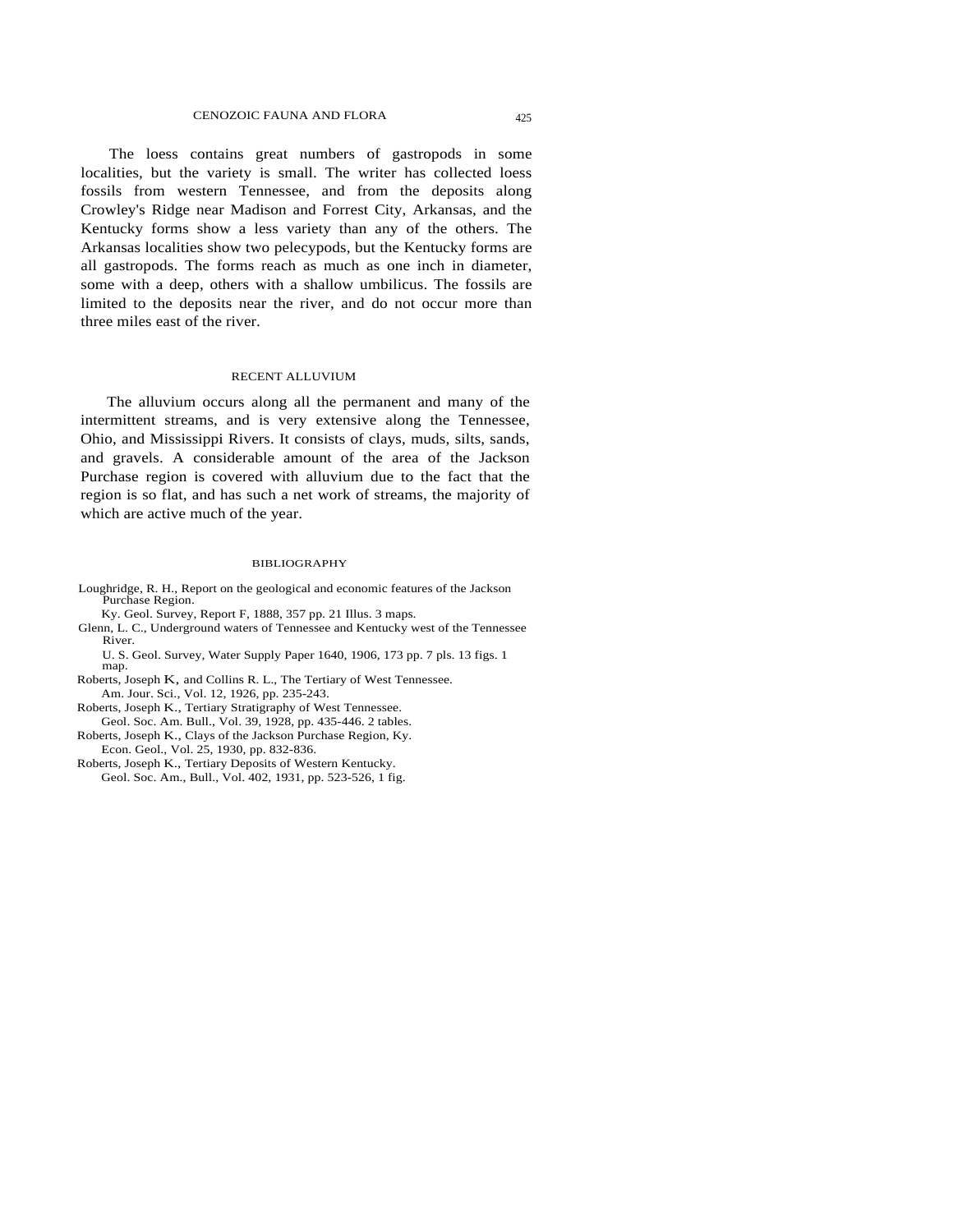#### Explanation of **Plate LXIX**

### Wilcox Floras

- 1. *Juglans schimperi* Berry. Wickliffe, Kentucky. U. S. Geol. Surv., Prof. Paper 91., Pl. XIX, fig. 4.
- 2. *Myrica elaeanoides* Lesquereux. Boaz, Kentucky. U. S. Geol. Surv., Prof. Paper 91, Pl. XVIII, fig. 2.
- 3. *Dryophyllum tennesseensis* Berry. Puryear, Tennessee. U. S. Geol. Surv., Prof. Paper 91, Pl. XXI, fig. 4.
- 4. *M espilodaphne puryearensis* Berry. Puryear, Tennessee. U. S. Geol. Surv., Prof. Paper 91, Pl. LXXXVII, fig. 1.
- 5. *Sapindus formosus* Berry. Wickliffe, Kentucky. U. S. Geol. Surv., Prof. Paper 91, Pl. LXVI, fig. 3.
- 6. *Carapa eolignitica* Berry. Wickliffe, Kentucky. U. S. Geol. Surv., Prof. Paper 91, Pl. LX, fig. 4.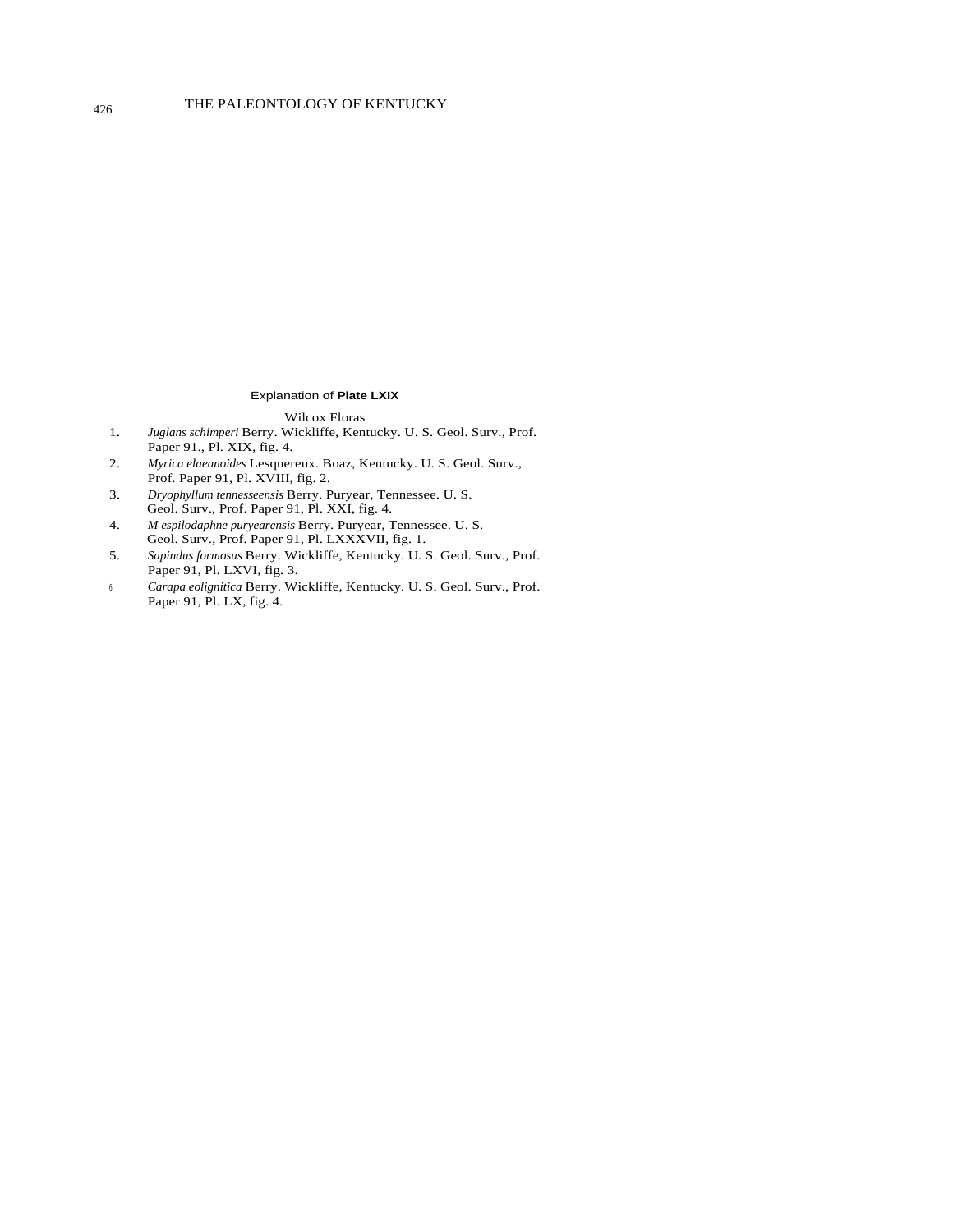# **PLATE LXIX**



Plant Fossils of the Wilcox—Eocene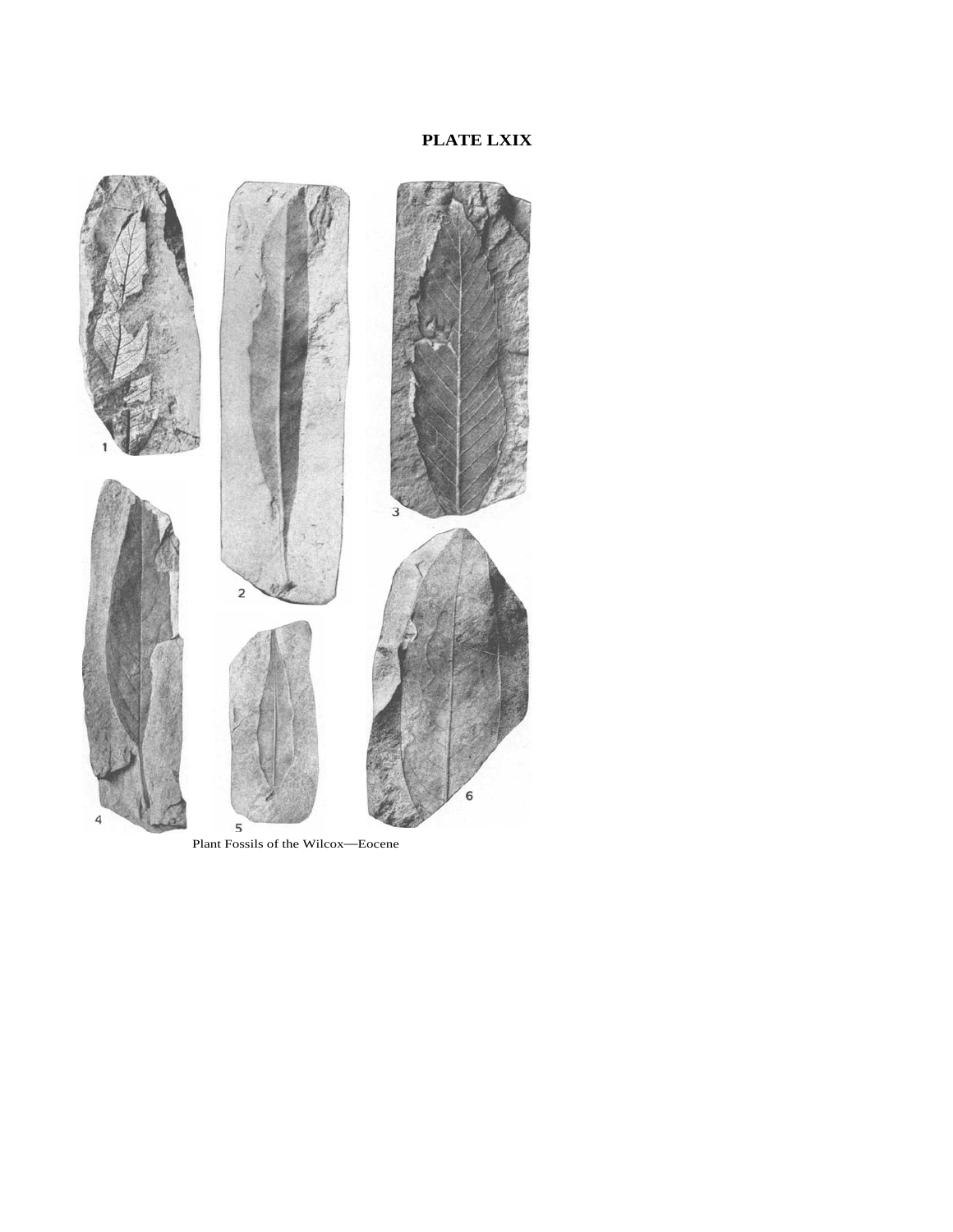#### Explanation of Plate LXX

#### Wilcox Floras

- 1. *Ficus mytifolius* Berry. Holly Springs, Mississippi. U. S. Geol. Surv., Prof. Paper 91, Pl. XXX, fig. 1.
- 2. *Ficus wilcoxensis* Berry. Puryear, Tennessee. U. S. Geol. Surv., Prof. Paper 91. Pl. XXVII, fig. 6.
- 3. *Banksia saffordi* (Lesquereux) Berry. 1½ miles west of Grand Junction, Tennessee. U. S. Geol. Surv., Prof. Paper 91, Pl. XXXVI. fig. 5
- 4. *Nyssa wilcoxiana* Berry. Puryear, Tennessee. U. S. Geol. Surv., Prof. Paper 91, Pl. XCIX, fig. 7.
- 5. *Sapindus mississippiensis* Berry. Wickliffe, Kentucky. U. S. Geol Surv., Prof. Paper 91, Pl. LXIV, fig 10.
- 6. *Inga wickliffensis* Berry*.* Wickliffe, Kentucky. U. S. Geol. Surv., Prof. Paper 91, Pl. L, fig 8.
- 7. *Mimosites variabilis* Berry. Wickliffe, Kentucky. U. S. Geol. Surv., Prof. Paper 91, Pl. XLV, fig. 10.
- 8. *Anacardites metopifolia* Berry. Puryear, Tennessee. U. S. Geol. Surv., Prof. Paper 91, Pl. LVIII, fig. 7.
- 9. *Engelhardtia ettingshauseni* Berry. Holly Springs, Miss. U. S. Geol. Surv., Prof. Paper 91, Pl. XIX, fig. 3.
- 10. *Cupanites loughridgii* Berry. Wickliffe, Kentucky. U. S. Geol. Surv., Prof. Paper 91, Pl. LXV, fig. 4.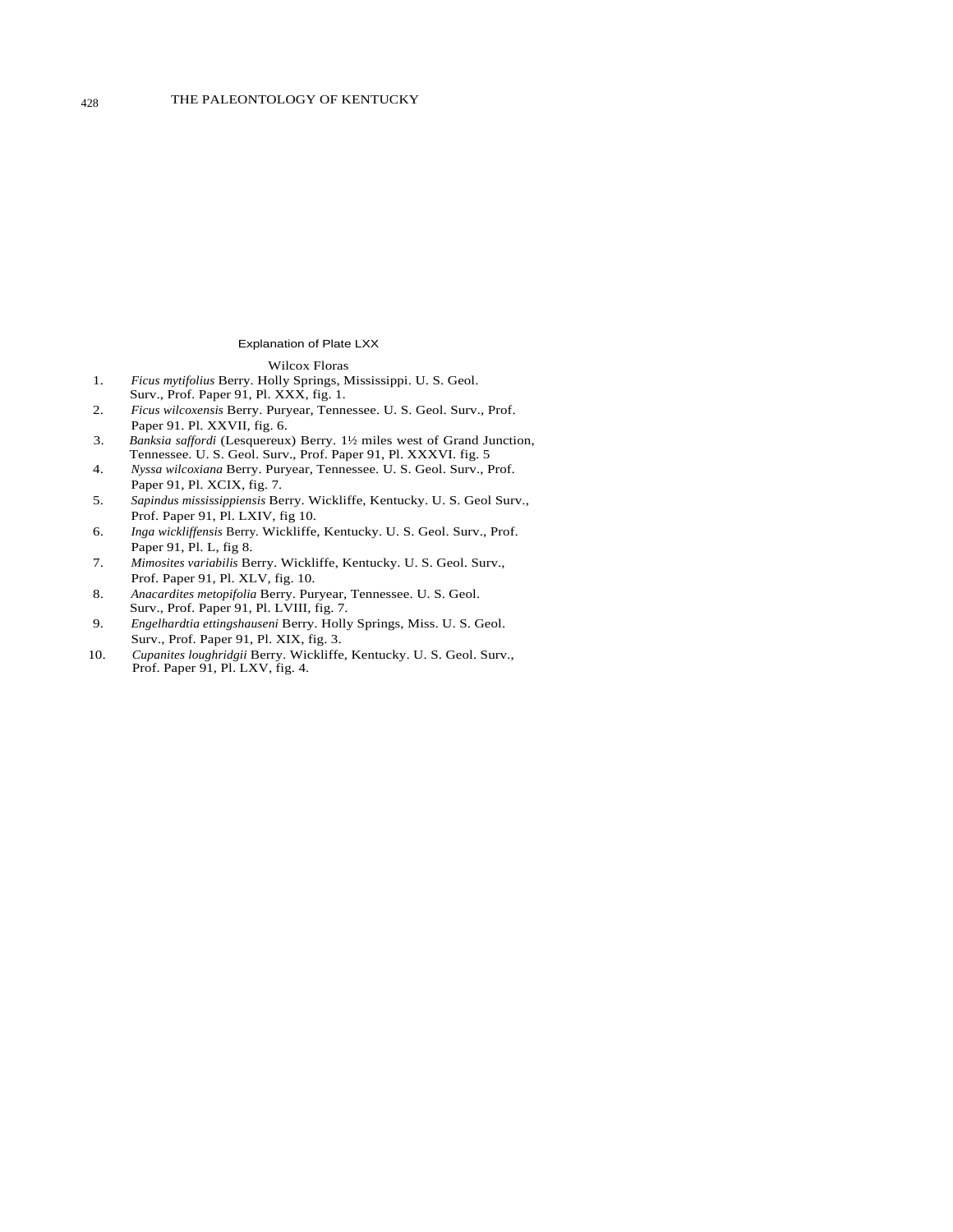

Plant Fossils of the Wilcox—Eocene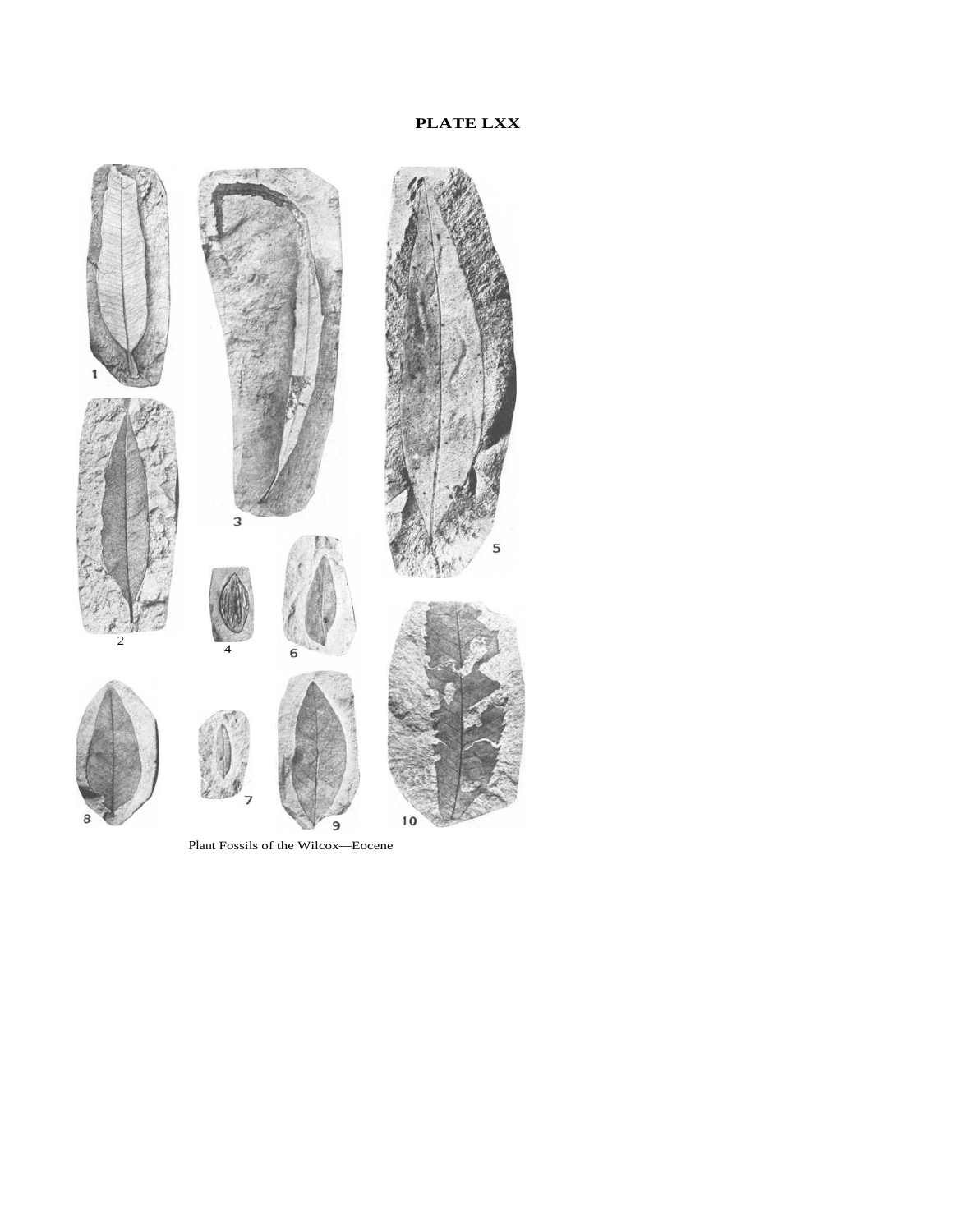#### Explanation of Plate LXXI

#### Floras of Jackson Age

- 1. *Papilionites erythrinaformis* Berry. Fayette sandstone, Miraflores, Webb County, Texas. U. S. Geol. Surv., Prof. Paper 92, Pl. XXXIII, fig. 9.
- *2, Burserites fayettensis* Berry. Catahoula (?) sandstone, Stryker, Texas. U. S. Geol. Surv., Prof. Paper 92, Pl. XLI, fig. 8.
- 3. *Planaria hickmanensis* Berry. Upper Jackson (?) age. 5 miles south of Hickman, Kentucky. U. S. Geol. Surv., Prof. Paper 92, Pl. L, fig. 4.
- 4. *Hicoria rostrataformis* Berry (a)-husk. (b)-part of the husk with nut inside Upper Jackson (?) age. Upper bluff, Hickman, Kentucky. U. S. Geol. Surv., Prof. Paper 92, Pl. L, figs. 6 and 9.
- 5. *Menispermites carolinaformis* Berry. Upper Jackson (?) age. Hickman, Kentucky. U. S. Geol. Surv., Prof. Paper 92, Pl. LI, fig. 1.
- 6. *Liquidamber incerta* Berry. Upper bluff, Hickman, Kentucky. U. S. Geol. Surv., Prof. Paper 92, Pl. LI, fig. 8.
- 7. *Fagara catahoulensis coriacea* Berry. Upper Jackson (?) age, north of Hickman, Kentucky. U. S. Geol. Surv., Prof. Paper 92, Pl. LI fig. 10.
- 8. *Fagara catahoulensis major* Berry. Upper (?) Jackson age. North of Hickman, Kentucky. U. S. Geol. Surv., Prof. Paper 92, Pl. LI, fig. 11.
- 9. *Rhamnites krugiodendroides* Berry. Upper Jackson (?) age. Hickman, Kentucky. U. S. Geol. Surv., Prof. Paper 92, Pl. LII, fig. 2.
- 10. *Tecoma preradicans* Berry. Upper Jackson (?) age. (a) Single leaf; (b) Compound leaves. Hickman, Kentucky. U. S. Geol. Surv., Prof. Paper 92, Pl. LIV, figs. 1 and 2.